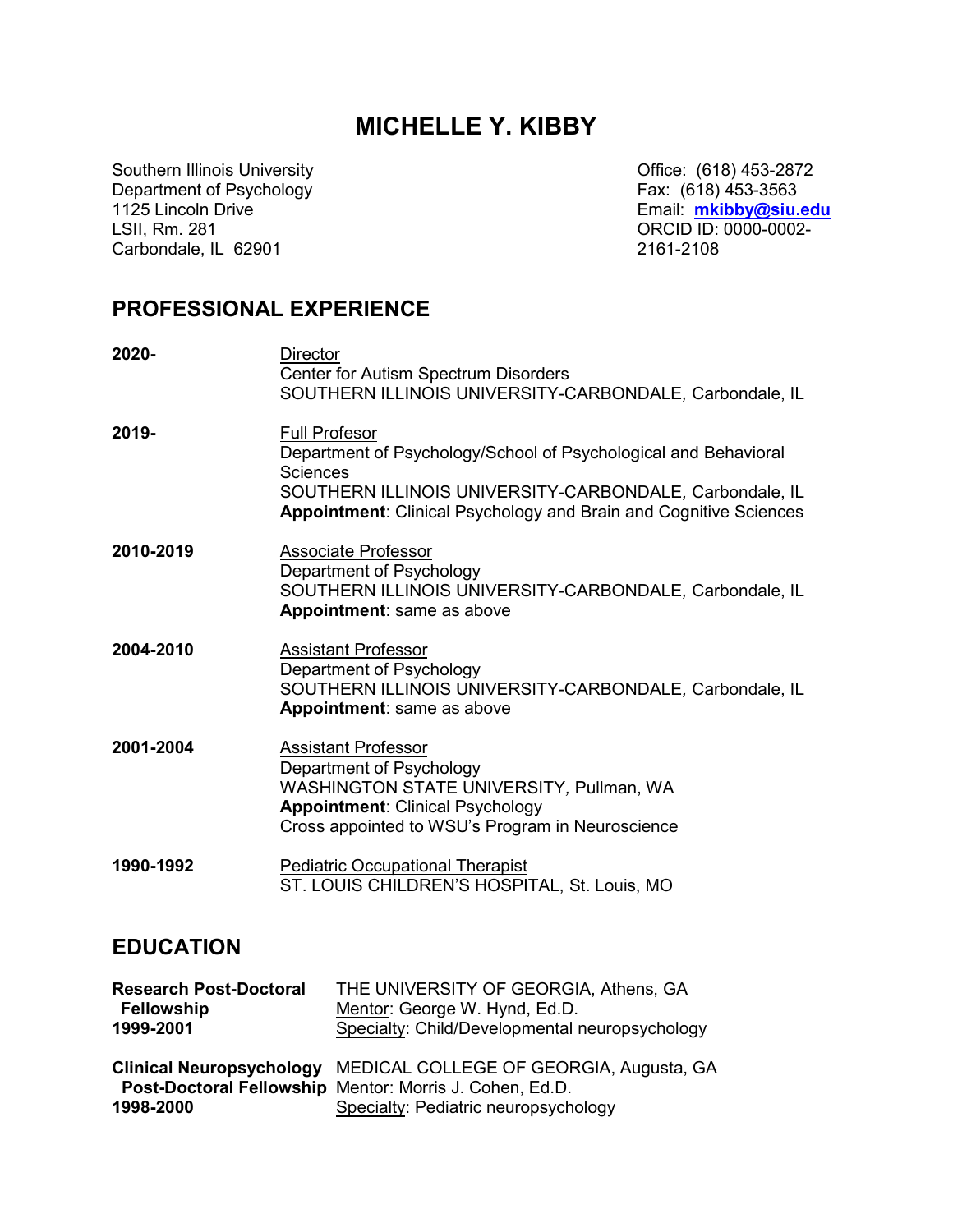| Internship<br>1997-1998<br>psychology | BROWN UNIVERSITY, Providence, RI; APA Approved<br>Neuropsychology track, with an emphasis in clinical child                                                                                                                        |
|---------------------------------------|------------------------------------------------------------------------------------------------------------------------------------------------------------------------------------------------------------------------------------|
| Ph.D.<br>1998<br>M.S.<br>1996         | THE UNIVERSITY OF MEMPHIS, Memphis, TN; APA Approved<br>Major Professors: Charles J. Long, Ph.D. and Sam Morgan, Ph.D.<br>Major: Clinical Psychology with specialized training in<br>neuropsychology and clinical child psychology |
| <b>B.S.</b><br>1989                   | WASHINGTON UNIVERSITY IN ST. LOUIS, MO<br>Major: Occupational Therapy<br>Graduated Magna Cum Laude                                                                                                                                 |

## AWARDS AND HONORS

| 2020 | <b>NAN Fellow</b>                                                            |
|------|------------------------------------------------------------------------------|
| 2020 | <b>NIH ERB-G Study Section Panel, Temporary Member</b>                       |
| 2017 | <b>NIH LCOM Study Section Panel, Temporary Member</b>                        |
| 2016 | <b>CE Selection of Article, American Academy of Clinical Neuropsychology</b> |
| 2016 | <b>Blue Ribbon Award, APA Division 40</b>                                    |
| 2014 | <b>Conference Travel Award, AERA</b>                                         |
| 2008 | <b>Invited Reviewer, NIH/FOGARTY INTERNATIONAL CENTER</b>                    |
| 2007 | <b>Excellence in Scientific Presentation, APA Division 40</b>                |

# EDITORIAL ACTIVITIES

- 2009, 2015 BOARD OF EDITORS Handbook of Pediatric Psychology  $(4<sup>th</sup>$  edition and  $5<sup>th</sup>$  edition)
- 1999-2003 EDITORIAL BOARD Journal of Learning Disabilities
- 1998-present AD HOC REVIEWER American Journal of Psychology\*, Archives of Clinical Neuropsychology^, Child Neurology Open, Child Neuropsychology^, Development and Education\* Special Issue on Learning Disabilities, Developmental Neuropsychology^, Educational Psychology\*, International Journal of Disability\*, Journal of Abnormal Child Development\*, Journal of Abnormal Child Psychology\*^, Journal of Child Psychology and Psychiatry\*, Journal of Clinical and Experimental Neuropsychology\*^, Journal of Learning Disabilities (post 2003)^, Journal of Neurolinguistics\*, Journal of Speech,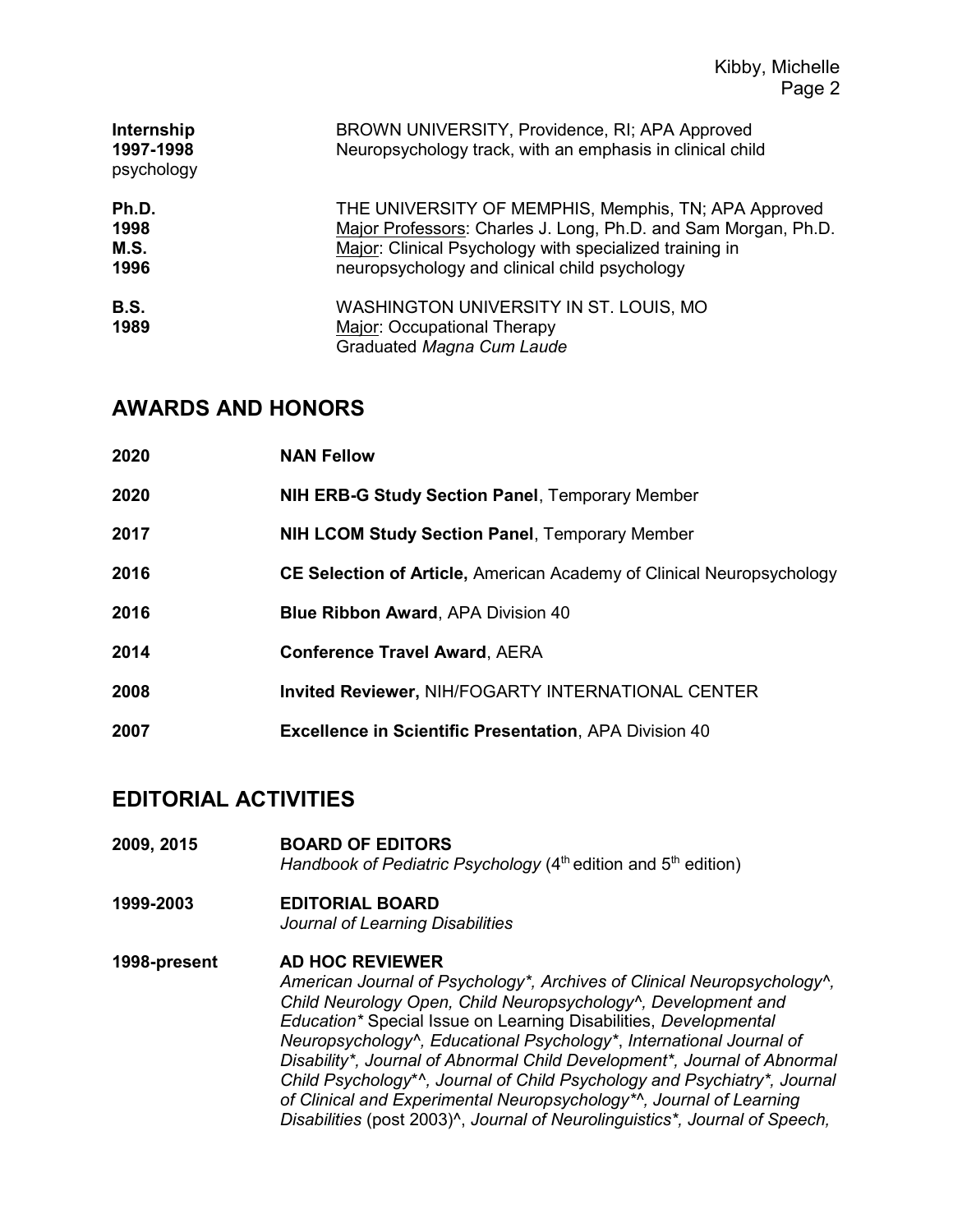Language, and Hearing Research\*, Learning and Individual Differences\*, Mind, Brain, & Education\*, Neurocase\*, Pediatrics\*, PLOS One\*, Scandinavian Journal of Psychology\*, The Clinical Neuropsychologist\*^, The International Journal of Neuroscience\*

\*Journals where I have not submitted manuscripts to date, indicating they have learned of my expertise in some other way

^Journals for which I have reviewed multiple manuscripts

# RESEARCH INTERESTS

Clinical Child Neuropsychology: Determining the shared versus dissimilar contributors to neurodevelopmental disorders (reading disorders [RD], ADHD, specific language impairment) including cognitive, motor and emotional/behavioral functioning; testing the various theories on the etiology of RD, ADHD, and comorbid RD/ADHD.

Developmental Cognitive Neuroscience: Examining differences in brain morphology between typically developing children and those with RD and/or ADHD using structural, quantitative MRI; determining brain-behavior relationships for working memory, executive control and linguistic functions in RD, ADHD, RD/ADHD and controls using ERP.

## GRANTS RECEIVED

| 08/11-07/13 | Are Frontal Lobe Size and Executive Dysfunction Contributors to ADHD<br>AND Dyslexia? Research Supplement to Promote Diversity in Health-<br>Related Research, P.I.<br>NATIONAL INSTITUTES OF HEALTH (NIH)/NATIONAL INSTITUTE OF<br>CHILD HEALTH AND HUMAN DEVELOPMENT (NICHD)<br>$3R15HD065627 - 01S1$ (total = \$56,155). P.I. |
|-------------|----------------------------------------------------------------------------------------------------------------------------------------------------------------------------------------------------------------------------------------------------------------------------------------------------------------------------------|
| 08/10-07/13 | Are Frontal Lobe Size and Executive Dysfunction Contributors to ADHD<br><b>AND Dyslexia?</b><br>NIH/NICHD<br>ARRA R15HD065627 (total = \$419,551). P.I.                                                                                                                                                                          |
| 07/05-06/07 | Working Memory and Brain Morphology in Dyslexia and ADHD<br>NIH/NICHD<br>R03HD048752 (total = $$142,000$ ). P.I.                                                                                                                                                                                                                 |
| 07/05-06/06 | Verbal Short-term Memory and Brain Structure in Childhood Dyslexia<br>SOUTHERN ILLINOIS UNIVERSITY-CARBONDALE<br>Faculty Seed Grant (total = $$20,000$ ). P.I.                                                                                                                                                                   |
| 07/03-06/04 | Verbal Short-Term Memory, Phonological Processing, and Their<br>Relationship to Brain Structure in Children with Dyslexia<br><b>WASHINGTON STATE UNIVERSITY (WSU)</b><br>New Faculty Seed Grant (total = \$9,000). P.I.                                                                                                          |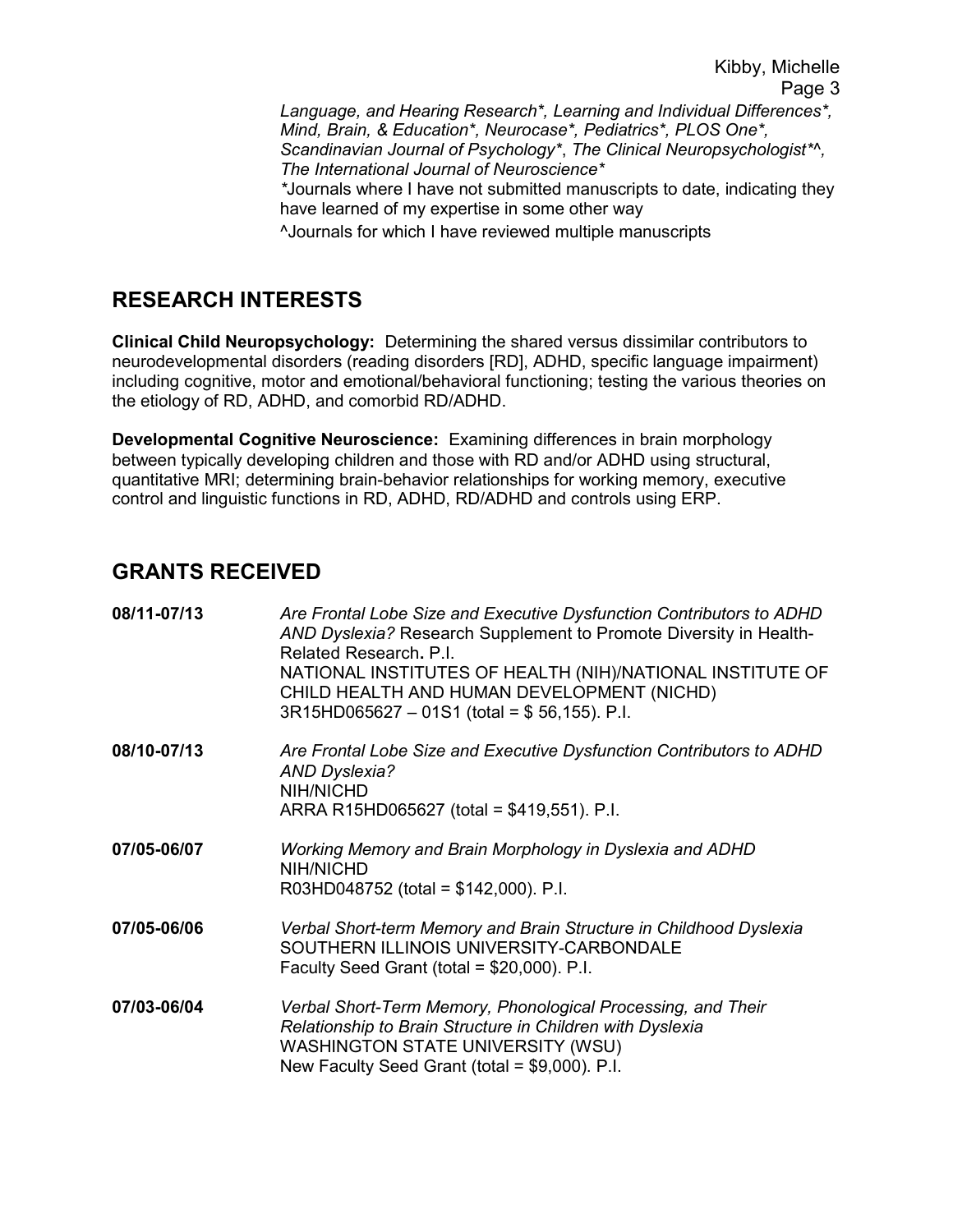### PEER-REVIEWED PUBLICATIONS (\*denotes student author)

- Kibby, M.Y., \*Dyer, S.M., \*Lee., S. & \*Stacy, M. (2020). Frontal volume as a potential source of the comorbidity between attention-deficit/hyperactivity disorder and reading disorders. Behavioral Brain Research, 381, 112382.
- Kibby, M.Y., Cohen, M.J., Stanford, L., & Park, Y.D. (2019). Are Frontal and Temporal Lobe Epilepsy Dissociable in Their Memory Functioning? Epilepsy & Behavior, 99, 106487.
- Kibby, M.Y., \*Vadnais, S.A., & \*Jagger-Rickels, A.C. (2019). Which components of processing speed are affected in ADHD subtypes? Child Neuropsychology, 25, 964-979.
- \*Jagger-Rickels, A.C., Kibby, M.Y., & \*Constance, J.M. (2018). Global gray matter morphometry differences between children with reading disability, ADHD, and comorbid reading disability/ADHD. Brain and Language, 185, 54-66.
- \*Karr, J.E., Kibby, M.Y., \*Jagger-Rickels, A.C., & Garcia-Barrera, M.A. (2018). Sensitivity and specificity of an executive function screener at identifying children with ADHD and reading disability. Journal of Attention Disorders, 1087054718763878
- \*Vadnais, S.A., Kibby, M.Y., & \*Jagger-Rickels, A.C. (2018). Which neuropsychological functions predict various processing speed components in children with and without attention-deficit/hyperactivity disorder? Developmental Neuropsychology, 43, 403-418.
- \*Lee, S., Kibby, M.Y., Cohen, M.J., Stanford, L. Park, Y. & Strickland, S. (2016). Differences in memory functioning between children with attention-deficit/hyperactivity disorder and/or focal epilepsy. Child Neuropsychology, 22, 979-1000. This article was selected by the American Academy of Clinical Neuropsychology for their CE program.
- Kibby M.Y., \*Dyer S.M., \*Vadnais S.A., \*Jagger A.C., \*Casher G.A., & \*Stacy M. (2015). Visual processing in reading disorders and attention-deficit/hyperactivity disorder and its contribution to basic reading ability. In S.A. Capellini and G.D. Germano (Eds.), Phonological and Visual Processing, Reading and Writing Skills in Students with Dyslexia and ADHD [Special issue]. Frontiers in Psychology, 6, 1635, 1-11.
- Kibby, M.Y., \*Lee, S., Cohen, M.J., Stanford, L, Park, Y. & Strickland, S. (2014). There are laterality differences in memory functioning in children/adolescents with focal epilepsy. Developmental Neuropsychology, 39, 569-584.
- Kibby, M.Y., \*Lee, S.E., & \*Dyer, S.M. (2014). Reading performance is predicted by more than phonological processing. In S.A. Capellini and G.D. Germano (Eds.), Phonological Processing and Reading in Students with Dyslexia [Special issue]. Frontiers in Psychology, 5, 960, 1-7.
- \*Mesman, G. R. & Kibby, M.Y. (2011). Examining multiple theories' contribution to orthographic functioning. Journal of Learning Disabilities, 44, 50-62.
- Kibby, M.Y., Kroese, J.M., \*Krebbs, H., \*Hill, C.E., & Hynd, G.W. (2009). The pars triangularis in dyslexia and ADHD: A comprehensive approach. Brain and Language, 111, 46-54.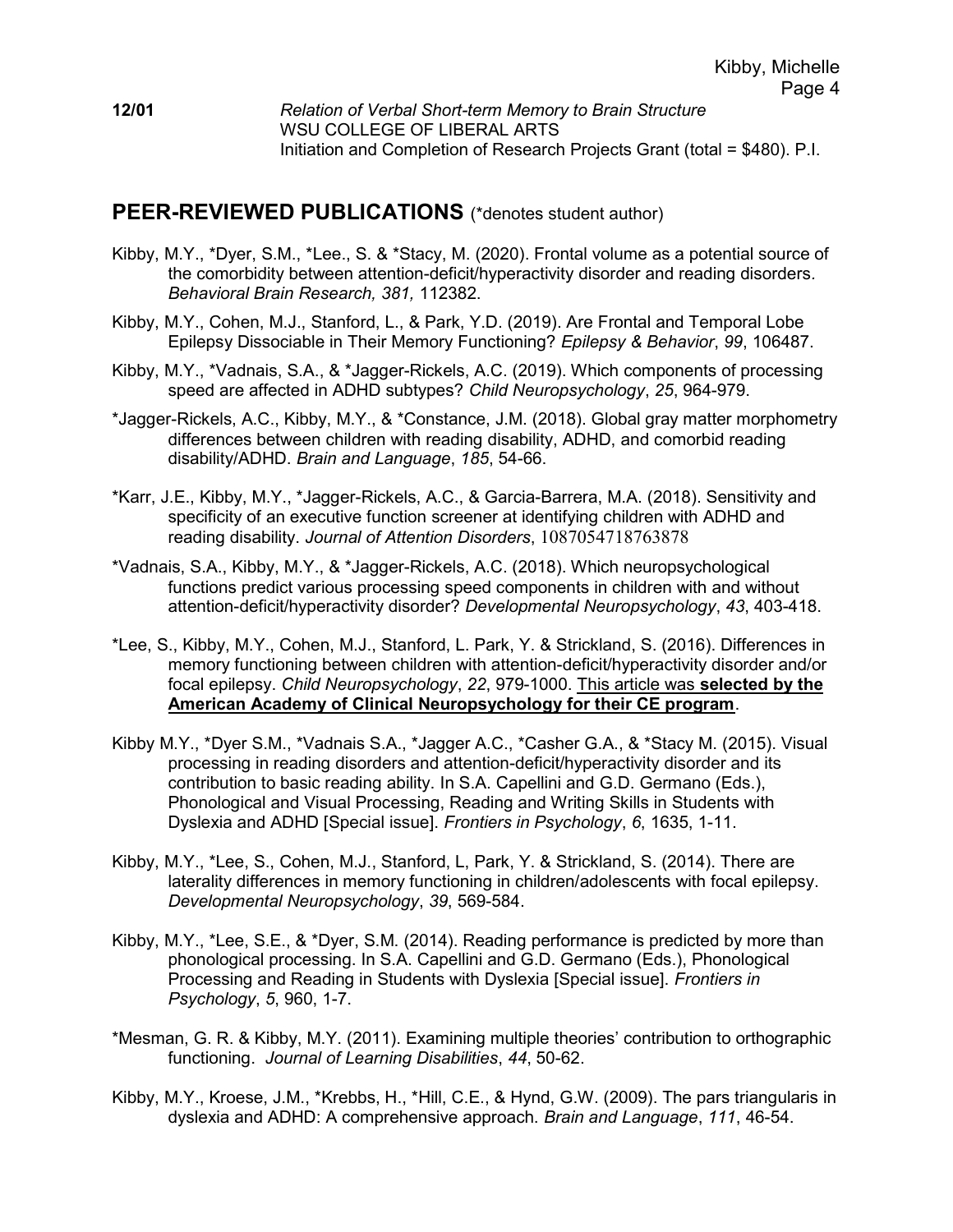- Kibby, M.Y. (2009). Memory functioning in dyslexia: An analysis using two clinical memory measures. Archives of Clinical Neuropsychology, 24, 245-254.
- Kibby, M.Y. (2009). There are Multiple Contributors to the Verbal Short-term Memory Deficit in Children with Developmental Reading Disabilities. Child Neuropsychology, 15, 485-506.
- Kibby, M.Y., \*Pavawalla, S.P., \*Fancher, J.B., \*Naillon, A.J., & Hynd, G.W. (2009). The relationship between cerebral hemisphere volume and receptive language functioning in dyslexia and Attention-Deficit/Hyperactivity Disorder. Journal of Child Neurology, 24, 438-448.
- Kibby, M.Y. & Cohen, M.J. (2008). Memory functioning in children with reading disabilities and/or Attention-Deficit/Hyperactivity Disorder: A clinical investigation of their working memory and long-term memory functioning. Child Neuropsychology, 14, 525-546.
- Kibby, M.Y., \*Fancher, J.B., \*Markanen, R., & Hynd, G.W. (2008). A quantitative MRI analysis of the cerebellar deficit hypothesis of dyslexia. Journal of Child Neurology, 23, 368-80.
- \*Craggs, J.G., \*Sanchez, J., Kibby, M.Y., Gilger, J.W., & Hynd, G.W. (2006). Brain morphology and neuropsychological profiles in a family displaying dyslexia and superior nonverbal intelligence. Cortex, 42, 1107-1118.
- Kibby, M.Y., Kroese, J.M., Morgan, A.E., Hiemenz, J.R., Cohen, M.J., & Hynd, G.W. (2004). The relationship between perisylvian morphology and verbal short-term memory functioning in children with neurodevelopmental disorders. *Brain and Language, 89,* 122-135.
- Kibby, M.Y., Marks, W., Morgan, S., & Long, C.J. (2004). Specific impairments in developmental reading disabilities: A working memory approach. Journal of Learning Disabilities, 37, 349-363.
- Kibby, M.Y., Cohen, M.J., & Hynd, G.W. (2002). Clock face drawing in children with attentiondeficit/hyperactivity disorder. Archives of Clinical Neuropsychology, 17, 531-546.
- Cohen, M.J., Riccio, C.R., Kibby, M.Y., & Edmonds, J.E. (2000). Developmental progression of clock face drawing in children. Child Neuropsychology, 6, 64-76.
- Kibby, M.Y., Schmitter-Edgecombe, M.E., & Long, C.J. (1998). Ecological validity of neuropsychological tests: Focus on the California Verbal Learning Test and the Wisconsin Card Sorting Test. Archives of Clinical Neuropsychology, 13, 523-534.
- Kibby, M.Y., Tyc, V.L., & Mulhern, R.K. (1998). Effectiveness of psychological intervention for children and adolescents with chronic medical illness: A meta-analysis. Clinical Psychology Review, 18, 103-117.
- Schmitter-Edgecombe, M.E., & Kibby, M.Y. (1998). Visual selection following severe closed head injury: Focused and divided attention. Journal of the International Neuropsychological Society, 4, 144-159.
- Kibby, M.Y., & Long, C.J. (1997). Effective treatment of minor head injury and understanding its neurological consequences. Applied Neuropsychology, 4, 34-42.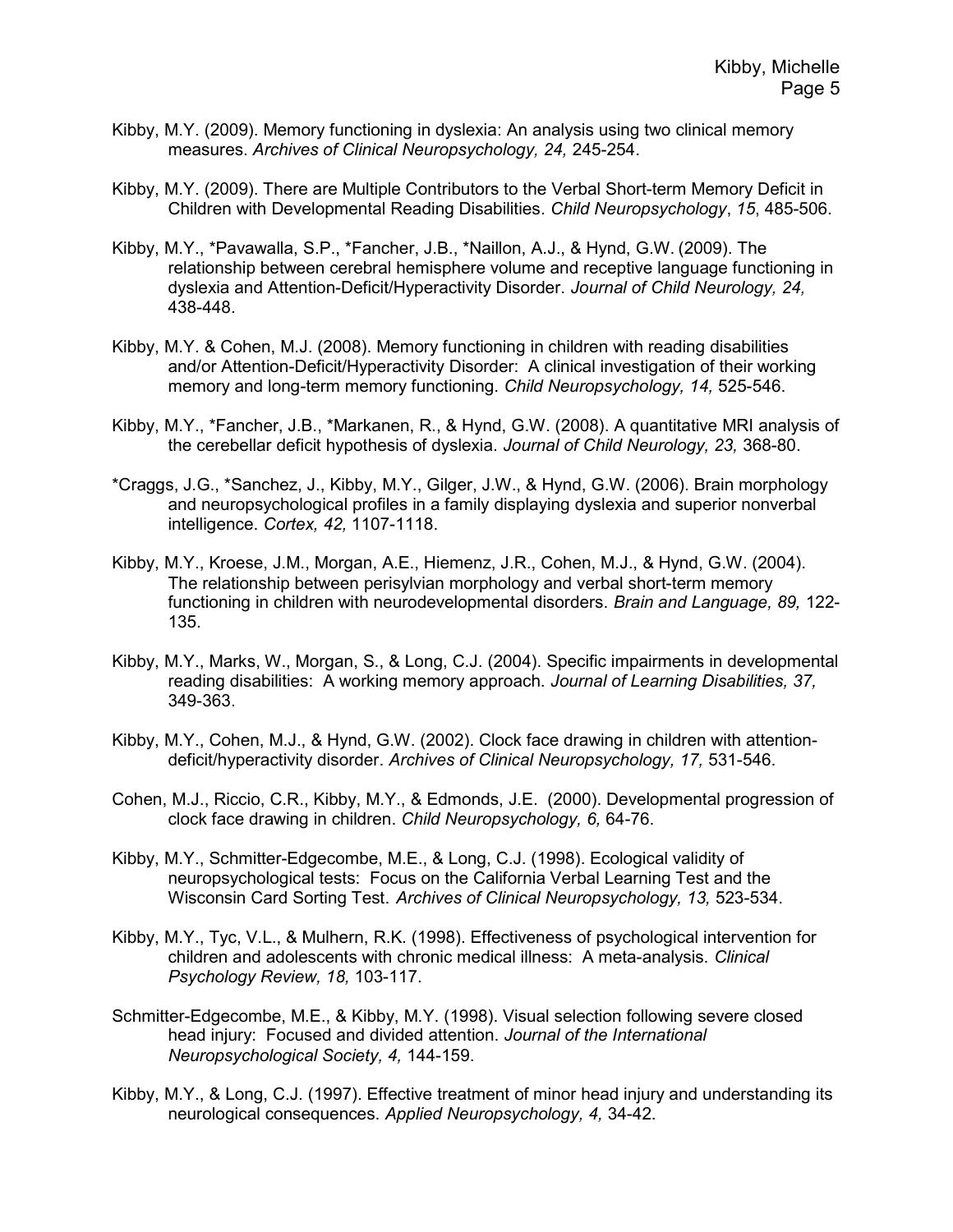- Tyc, V.L., Hudson, M.M., Hinds, P., Elliot, V., & Kibby, M.Y. (1997). Tobacco use among pediatric cancer patients: Recommendations for developing clinical smoking interventions. Journal of Clinical Oncology, 15, 2194-2204.
- Kibby, M.Y., & Long, C.J. (1996). Minor head injury: Attempts at clarifying the confusion. Brain Injury, 10, 159-186.
- Long, C.J., & Kibby, M.Y. (1995). Ecological validity of neuropsychological tests: A look at neuropsychology's past and the impact that ecological issues may have on its future. Advances in Medical Psychotherapy, 8, 59-78.

### BOOK CHAPTERS

- Kibby, M.Y. (2012). Working memory functioning in developmental dyslexia and ADHD. In G. Kalivas and S.F. Petralia (Eds.), Short-Term Memory: New Research (pp. 1-36). Hauppauge, NY: Nova.
- Kibby, M.Y., & Hynd, G.W. (2001). Neurobiological basis of learning disabilities. In B. Keogh and D. Hallahan (Eds.), Research and Global Perspectives in Learning Disabilities (pp. 25-42). Mahwah, NJ: Earlbaum.
- Kibby, M., & Long, C.J. (1999). Effective treatment of mild traumatic brain injury and understanding its neurological consequences. In M.J. Raymond, T.L. Bennett, L.C. Hartlage, and C.M. Cullum (Eds.), Mild Traumatic Brain Injury: A Clinician's Guide (pp. 203-217). Austin, TX: Pro-Ed.

### MANUSCRIPTS SUBMITTED OR IN PREPARATION (\*denotes student author)

- \*Chakravarti, P, & Kibby, M.Y. (in preparation). Testing Inattention as a Predictor of Graphomotor and Cognitive Processing Speed in Unmedicated, Young Adults when Depression and Working Memory are Controlled.
- \*Dyer, S., Kibby, M.Y., & \*Casher, G. (in preparation). Factor Structure of the Big 5 Personality Questionnaire for Children.
- Kibby, M.Y., Kroese, J.M., Morgan, A.E., \*Fancher, J.B., \*Pavawalla, S.P., \*Naillon, A.J., \*Hill, C.E., & Hynd, G.W. (in preparation). Is the Planum Temporale Being Dismissed Prematurely in Dyslexia?

#### RESEARCH IN PROGRESS (\*denotes student author)

- Kibby, M.Y., \*Stacy. M., \*Vadnais, S., \*Jagger, A., \*Schlak, J., & \*Travis, H. Susceptibility to interference differences in dyslexia, ADHD, & controls using ERP.
- Kibby, M.Y., \*Travis, H., \*Schlak, J., \*Jagger, A., & \*Vadnais, S., & \*Stacy, M. Inhibition differences in dyslexia, ADHD, & controls using ERP.
- Kibby, M.Y., \*Jagger, A., \*Vadnais, S., \*Travis, H., \*Stacy, M., & \*Schlak, J. Visual-spatial working memory differences in dyslexia, ADHD, & controls using ERP.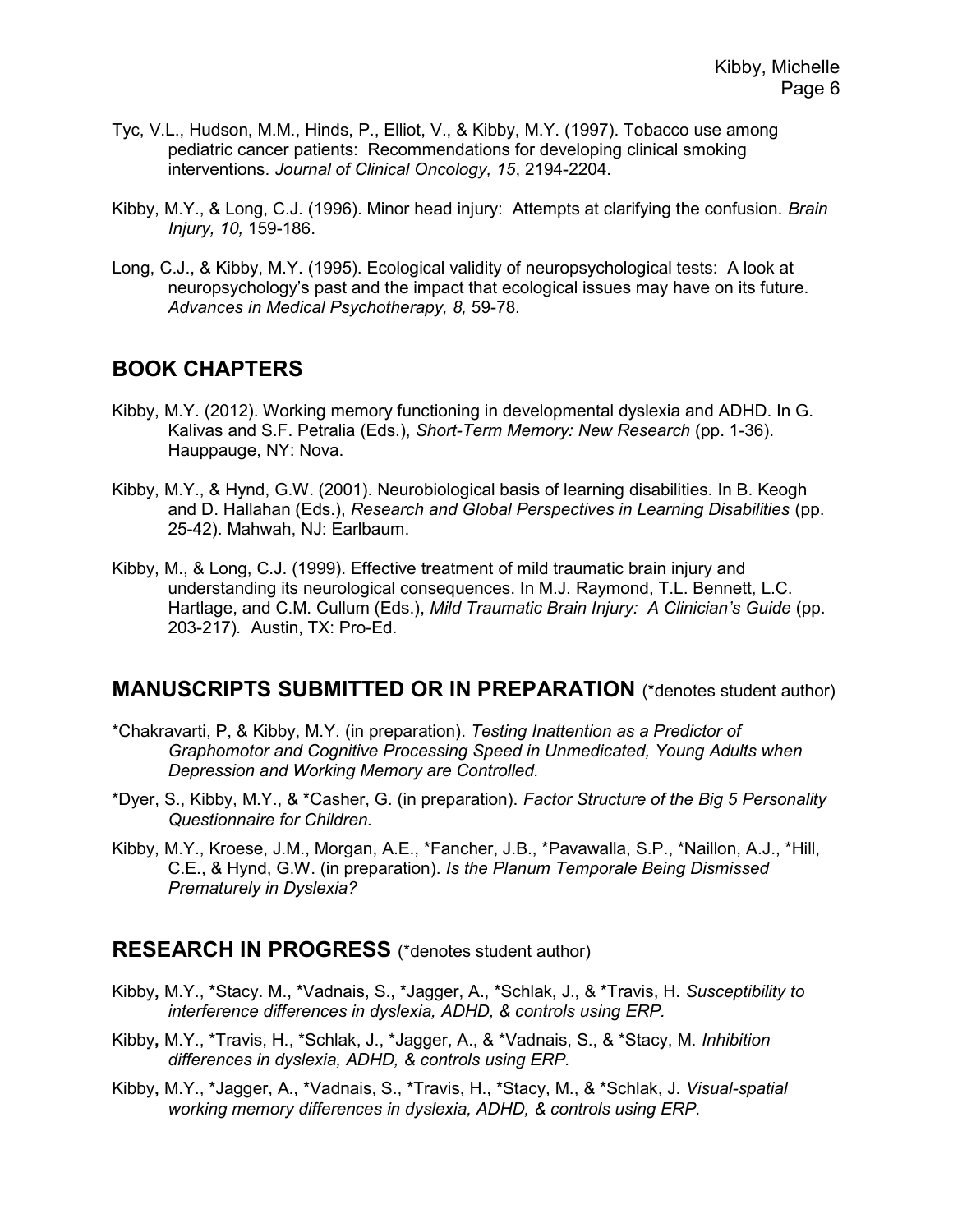- Kibby, M.Y., \*Vadnais, S., \*Travis, H., \*Jagger, A., \*Stacy, M., & \*Schlak, J. Verbal short-term memory differences in dyslexia, ADHD, & controls using ERP.
- \*Dyer, S., & Kibby, M.Y. Frontal structure in children as it relates to Impulse Control.
- \*Dyer, S., & Kibby, M.Y. Frontal structure in children as it relates to the Big 5.
- \*Jagger, A., & Kibby, M.Y. (2015). Default mode network and central executive network resting state connectivity and their relationship to hot and cool executive functions in a mixed clinical group.
- \*Lee, S., & Kibby, M.Y. A behavioral and neural study of working memory training on third-grade students' performance on curriculum-based measurements of reading fluency and highstakes reading exam questions.
- Kibby, M.Y., & \*Lee.S. The hippocampus as a possible neural substrate of short-term and working memory in ADHD and dyslexia.
- Kibby, M.Y., Schlak, J. & \*Klaver, J. Caudate correlates of executive functioning in children with attention-deficit/hyperactivity disorder and developmental dyslexia.
- Kibby, M.Y. \*Dyer, S, \*Travis, H., \*Schlak, J. & \*Koch, E. A critical analysis of the working memory deficit in developmental dyslexia: A meta-analysis.
- \*Brahmachari, R., Kibby, M.Y., & Hynd, G.W. Insula volume in relation to dyslexia: A structural MRI study (using Dr. Hynd's data, as are the rest of the MRI studies below).
- \*Brahmachari, R., Kibby, M.Y., \*Molnar, A.E., \*Swan, A., & Hynd, G.W. Orbitofrontal, cingulate gyrus and hippocampal volume in relation to emotional/behavioral problems: A structural MRI study.
- \*Molnar, A.E., Kibby, M.Y., \*Brahmachari, R., & Hynd, G.W. Frontal and anterior cingulate volumes in relation to executive functioning in dyslexia and ADHD..
- Kibby, M.Y., \*Swan, A., \*Brahmachari, R., Cohen, M.J., & Hynd, G.W. Hippocampal volume in relation to memory functioning in children with dyslexia and ADHD.
- Kibby, M.Y., \*Braun, S., \*LaMacchia, A., & Hynd, G.W. Planum temporale morphology in dyslexia and ADHD and its relation to phonological processing and working memory.
- Kibby, M.Y., \*Johnson, A., \*Braun, S., \*LaMacchia, A., & Hynd, G.W. Pars triangularis morphology in dyslexia and ADHD and its relation to phonological processing and working memory.
- Kibby, M.Y., \*LaMacchia, A., \*Braun, S., & Hynd, G.W. The supramarginal gyrus in dyslexia and ADHD and its relation to phonological processing and working memory.
- Kibby, M.Y.,\*LaMacchia, A., & Hynd, G.W. The cerebellum and its relationship to dyslexia and ADHD.
- Kibby, M. Y., \*Fancher, J. B., & Hynd, G. W. (in preparation). Angular gyrus morphology in developmental dyslexia.
- Kibby, M.Y., & Cohen, M.J. Measures of language functioning best differentiate between children with ADHD, reading disability, or language impairment.
- Kibby, M.Y., \*Sanchez, J., \*Miller, C.J., & Hynd, G.W. Verbal short-term memory functioning in adults with and without dyslexia.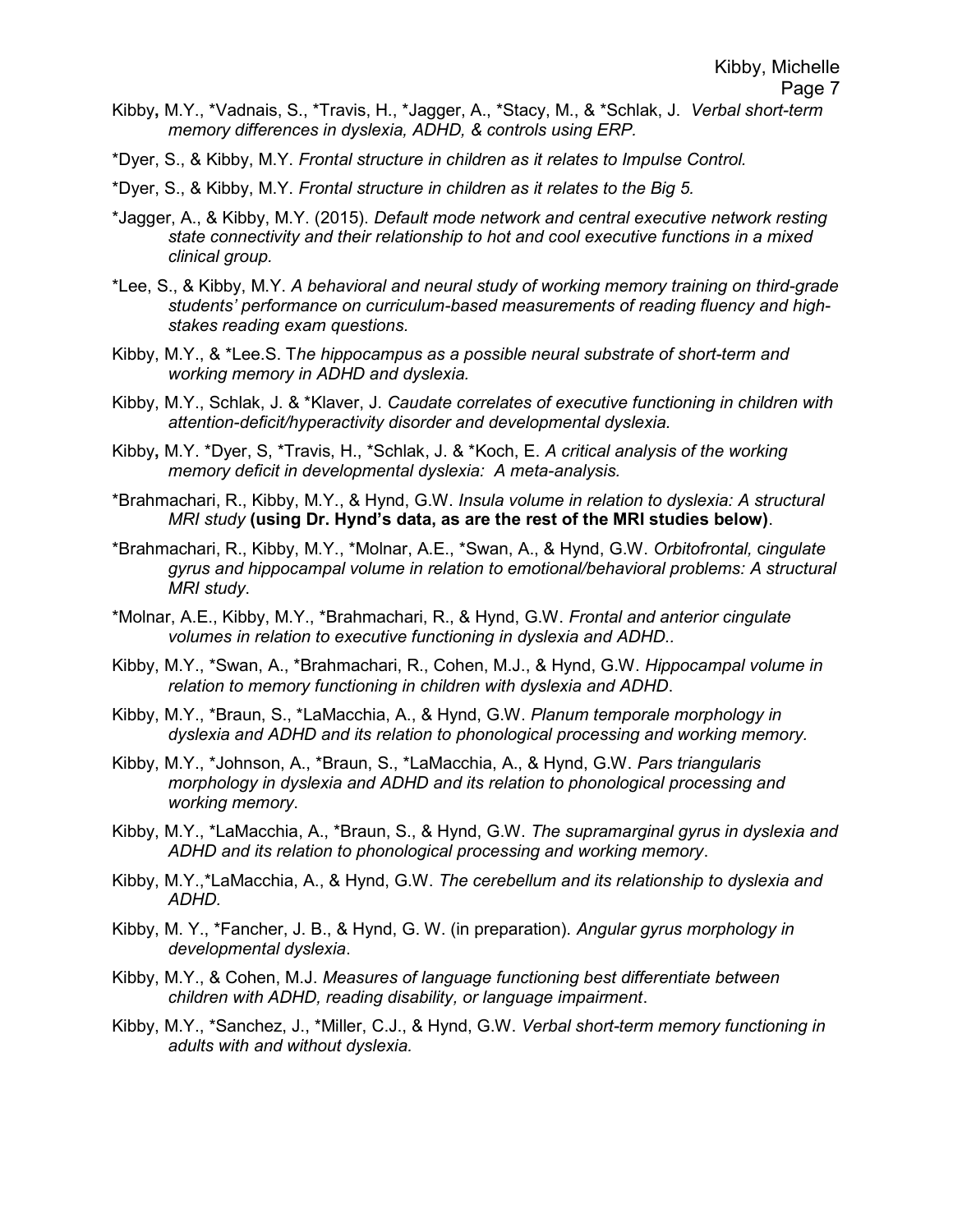### CONFERENCE PRESENTATIONS (\*denotes student author)

- \*Caminiti, E & Kibby, M.Y. (2020, February). Cerebellar Hemisphere Volume in Relation to Rapid Naming Errors in Children with Reading Disorders and/or ADHD. Poster presented at the annual meeting of the International Neuropsychological Society, Denver, CO.
- \*Graves, K., \*Newsham, G., \*Travis, H., & Kibby, M.Y. (2020, February). A comparison of Working Memory Brain Morphology in ADHD versus Controls. Poster presented at the annual meeting of the International Neuropsychological Society, Denver, CO.
- \*Imre, Z., \*Schlack, J, E., & Kibby, M.Y. (2020, February). Planning Predicts Caudate Nucleus Volume in Children with RD and/or ADHD. Poster presented at the annual meeting of the International Neuropsychological Society, Denver, CO.
- Kibby, M.Y. (2020, February). The Frontal Lobes: Shared and Unique Contributors to Reading Disorders and ADHD. Part of the symposium entitled, Advances in Developmental Comorbidity: The Example of Reading Disorder and ADHD, presented at the annual meeting of the International Neuropsychological Society, Denver, CO.
- \*Newsham, G., Jagger-Rickles, A., \*Travis, H., & Kibby, M.Y. (2020, February). Neurobiological Relationships with Attention Control and Behavioral Regulation. Poster presented at the annual meeting of the International Neuropsychological Society, Denver, CO.
- \*Schlak, J.E., \*Imre, Z., & Kibby, M.Y. (2020, February). Working Memory is Related to Caudate Nucleus Volume in Children with ADHD and/or Reading Disorders. Poster presented at the annual meeting of the International Neuropsychological Society, Denver, CO.
- \*Travis-Judd, H. L., \*Czyzewski, & Kibby, M. Y. (2020, February). Posterior Fusiform Volume Relationships with Letter-level Processing. Poster session presented at the annual meeting of the International Neuropsychological Society, Denver, CO.
- \*Imre, Z.,\*Casher, G.A., & Kibby, M.Y. (2019, May). Associations between Perseveration and Behavioral Functioning for Children with and without ADHD. Poster session presented at the annual meeting of the American Psychological Association, Chicago, IL.
- \*Caminiti, E.A., \*Jagger-Rickels, A.C., \*Travis, H., \*Stacy, M., \*Schlack, J., \*Imre, Z., \*Newsham, G., & Kibby, M.Y. (2019, May). A Case Study of Event-Related Potentials on an Inhibition Task in Adolescents with Reading Disabilities versus Controls. Poster session presented at the annual meeting of the Association for Psychological Science, Washington, D.C.
- \*Imre, Z., \*Stacy, M., \*Caminiti, E.A., \*Jagger-Rickels, A.C., \*Travis, H., \*Schlack, J., \*Newsham, G., & Kibby, M.Y. (2019, May). A Case Study on Directional Stroop Activity in Adolescents with Reading Disabilities and Controls. Poster session presented at the annual meeting of the Association for Psychological Science, Washington, D.C.
- \*Newsham, G., \*Travis, H., \*Vadnais, S., \*Jagger-Rickels, A., \*Caminiti, E., \*Schlak, J. \*Stacy, M., \*Imre, Z., & Kibby, M.Y. (2019, March). Phonological STM Versus STM for Meaningful Material: A Case Study Approach in ADHD. Poster session presented at the annual meeting of the Cognitive Neuroscience Society, San Francisco, CA.
- \*Schlak, J., \*Jagger-Rickels, A., \*Vadnais, S., \*Travis, H. \*Imre, Z., Stacy, M, \*Caminiti, \*Newsham, G. & Kibby. M.Y. (2019, March). Visual-Spatial Working Memory Deficits in an Adolescent with ADHD using ERP, MRI and Neuropsychological Data. Poster session presented at the annual meeting of the Cognitive Neuroscience Society, San Francisco, CA.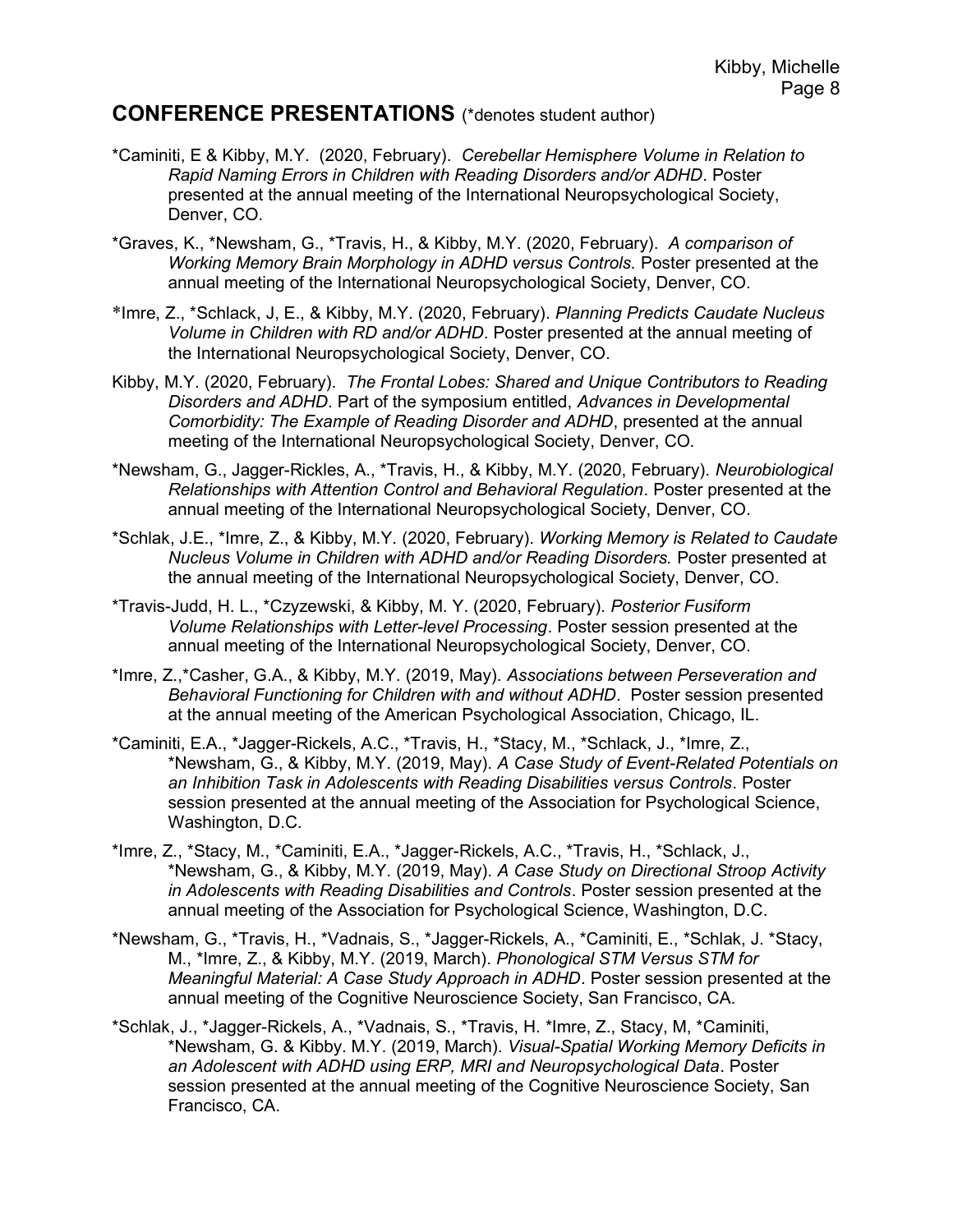- \*Stacy, M., \*Caminiti, E., \*Imre, Z., \*Travis, H., \*Jagger-Rickels, A., \*Vadnais, S., \*Schlak, J., \*Newsham, G., & Kibby, M.Y. (2019, March). Attention Control and Inhibition in ADHD Using a Comprehensive, Case Study Approach. Poster session presented at the annual meeting of the Cognitive Neuroscience Society, San Francisco, CA.
- \*Caminiti, E., \*Jagger-Rickels, A.C., & Kibby, M.Y. (2019, March). Cerebellar Vermis Volume in Children with RD and/or ADHD. Poster session presented at the biennial meeting of the Society for Research in Child Development, Baltimore, MD.
- \*Travis, H., \*Jagger-Rickels, A.C., & Kibby, M.Y. (2019, March). Neurobiological relationships to orthographic processing after controlling for phonological ability. Poster session presented at the biennial meeting of the Society for Research in Child Development, Baltimore, MD.
- \*Imre, Z. & Kibby, M.Y. (2018, October). How Well do Parent Ratings of Children's Executive Functioning Correspond with Teacher Ratings of Children's ADHD Symptom Severity and Vice Versa? Poster session presented at the biannual meeting of the National Conference in Clinical Child and Adolescent Psychology, Kansas City, MO.
- \*Caminiti, E., \*Travis, H., & Kibby, M.Y. (2018, May). Motor Coordination Deficits as a Function of Cerebellar Problems in Children with Reading Disorders and Co-morbid ADHD. Poster session presented at the annual meeting of the Association for Psychological Science, San Francisco, CA.
- \*Imre, Z., \*Jagger-Rickels, A.C., & Kibby, M.Y. (2018, May). Hyperactivity and Impulsivity as Separate Dimensions in Relation to Executive Function. Poster session presented at the annual meeting of the Association for Psychological Science, San Francisco, CA.
- \*Abou-Jabal, L.M., \*Marler, E.K., Kibby, M.Y., & \*Stacy, M.E. (2018, April). Anterior hippocampal volume and non-relational memory. Poster sessions presented at the annual meetings of the Midwestern Psychological Association, Chicago, IL & Southern Illinois University Research Forum, Carbondale, IL.
- \*Jagger-Rickels, A. C. & Kibby M. Y. (2018, April). The relationship between gray matter and processing speed in a heterogeneous sample of children. Symposium presentation at annual meeting of the Midwestern Psychological Association, Chicago, IL.
- \*Schlak, J.E., \*Travis, H.L., \*Molnar, A.E., \*Brahmachari, R., Hynd, G.W. & Kibby, M.Y. (2017, November). Verbal and Nonverbal Fluency Predicts Volume of the Anterior Cingulate Gyrus. Poster session presented at the annual meeting of the Society for the Neurobiological Basis of Language, Baltimore, MD.
- \*Stacy, M.,\*Dyer, S., and Kibby, M.Y. (2017, November). Is the Middle Frontal Gyrus Implicated in Reading? Poster session presented at the annual meeting of the Society for the Neurobiological Basis of Language, Baltimore, MD.
- \*Travis, H.L., \*Schlak, J.E., \*Brahmachari, R., \*Molnar, A.E., Hynd, G.W. & Kibby, M.Y. (2017, November). Using phonemic, rapid naming and orthographic measures to predict volume of the posterior cingulate. Poster session presented at the annual meeting of the Society for the Neurobiological Basis of Language, Baltimore, MD.
- \*Gleiser, T., Vadnais, S., & Kibby, M.Y. (2017. April). The Effects of Depression on Working Memory in Children with ADHD. Poster session presented at the annual meeting of the Midwest Psychological Association, Chicago, IL.
- \*Meyers, A.S, \*Travis, H.L., & Kibby, M.Y. (2017. April). Depression and socioeconomic status: Which is a better predictor of childhood leadership ability? Poster session presented at the annual meeting of the Midwest Psychological Association, Chicago, IL.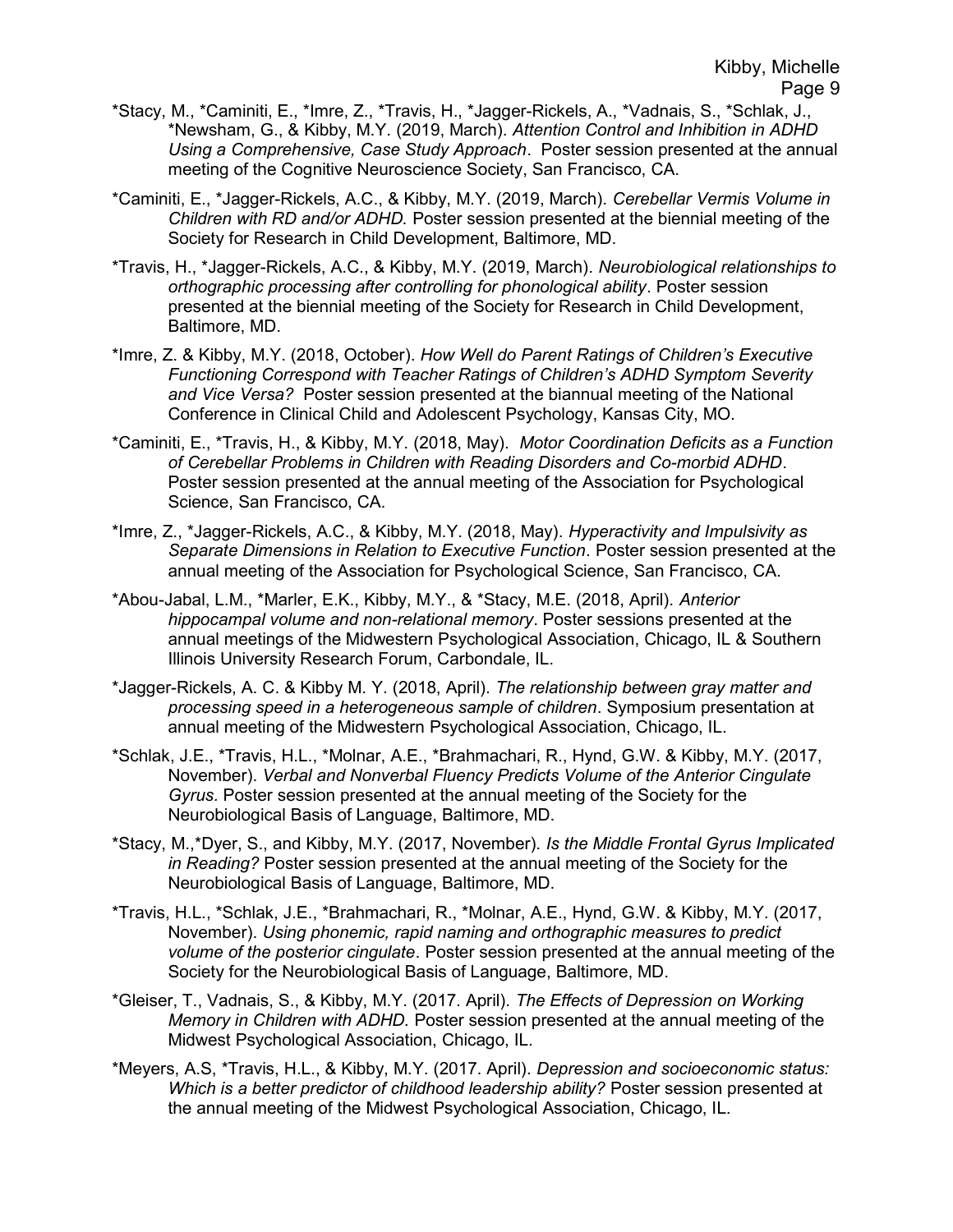- \*Marler, E.K., \*Abou-Jabal, L.M., \*Jagger-Rickels, A.C., \*Lee, S., & Kibby, M.Y. (2017, April). The relationship of hyperactivity and inattention symptom severity to bilateral tripart hippocampal volume in a middle childhood sample. Poster session presented at the annual meeting of SIU's Undergraduate Creative Activities and Research Forum, Carbondale, IL.
- \*Wan Fauzi, F., \*Stacy, M. & Kibby, M.Y. (2017, April). Comparison of Leadership Ratings Between Children with Dyslexia and Typically Developing Children. Poster session presented at the annual meeting of SIU's Undergraduate Creative Activities and Research Forum, Carbondale, IL.
- \*Jagger, A., \*Travis, H., & Kibby, M.Y. (2017, April). Processing speed deficits in ADHD may be most pronounced in males with ADHD-Combined subtype. Poster session presented at the biennial meeting of the Society for Research in Child Development, Austin, TX.
- \*Stacy, M., & Kibby, M.Y. (2017, April). Identifying the Executive Functions that Contribute to Reading Comprehension. Poster session presented at the biennial meeting of the Society for Research in Child Development, Austin, TX.
- \*Travis, H., \*Jagger, A., & Kibby, M.Y. (2017, April). How Much Does Orthographic Processing Predict Reading Accuracy and Fluency beyond Phonological Processing? Poster session presented at the biennial meeting of the Society for Research in Child Development, Austin, TX.
- \*Vadnais, S., & Kibby, M.Y. (2017, April). Which Components of Processing Speed Are Affected in ADHD? Poster session presented at the biennial meeting of the Society for Research in Child Development, Austin, TX.
- \*Jagger, A., & Kibby, M.Y. (2017, March). Gray matter volume differences in children with discrepant reading ability or poor reading ability. Poster session presented at the annual meeting of the Cognitive Neuroscience Society, San Francisco, CA.
- \*Karr, J., Garcia-Barrera, M., & Kibby, M.Y. (2016, May). Sensitivity/Specificity of an Executive Function Screener at Detecting ADHD and Reading Disability. Paper presented at the annual meeting of the American Psychological Association, Denver, CO. This presentation won the Blue Ribbon Award from Division 40.
- \*Travis, H., \*Jagger, A., & Kibby, M.Y. (2016, May). Visual-Spatial Working Memory Deficits in Children with ADHD and Reading Disorders. Poster session presented at the annual meeting of the Association for Psychological Science, Chicago, IL.
- \*Meyers, A., \*Travis, H., & Kibby, M.Y. (2016, April). Predicting Leadership Abilities in Children Using the Self-Esteem Index. Poster session presented at the annual meeting of the St. Louis Area Undergraduate Research Symposium, St. Louis, MO.
- \*Larson, S., \*Constance, J., & Kibby, M.Y. (2016, February). How does having Comorbid ADHD affect Memory Deficits in Children with Reading Disorders? Poster session presented at the annual meeting of the International Neuropsychological Society, Boston, MA.
- \*Dyer, S. M., \*Vadnais, S. A., \*Lee, S. E., \*Constance, J.M., & Kibby, M.Y. (2015, November). Larger Left Orbital Frontal Cortex Volume Is Related to Better Emotional Control in Children. Poster session presented at the annual meeting of the National Academy of Neuropsychology, Austin, TX.
- \*Casher, G, A., & Kibby, M. Y. (2015, November). ADHD-C is associated with conduct problems even when controlling for hot EF deficits. Poster session presented at the annual meeting of the National Academy of Neuropsychology, Austin, TX.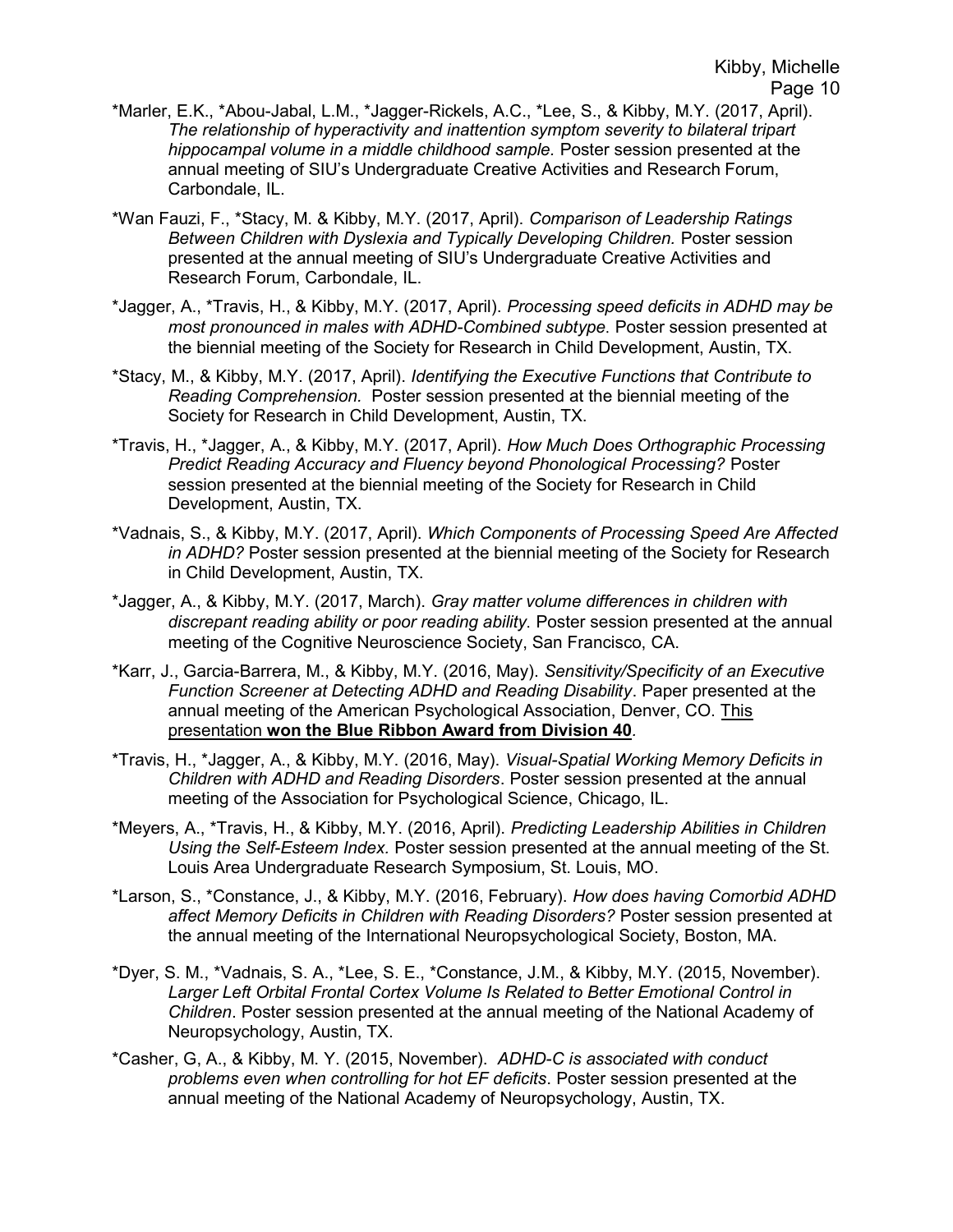- \*Stacy, M., \*Larson, S., & Kibby, M.Y. (2015, November). Predictors of Reading Ability in Children. Poster session presented at the annual meeting of the National Academy of Neuropsychology, Austin, TX.
- \*Jagger, A.C., \*Olechowski, A., \*Alves, L., & Kibby. M.Y. (2015, October). The basal ganglia in relation to executive dysfunction in ADHD and reading disorder. Poster session presented at the annual meeting of the Society of Neuroscience, Chicago, IL.
- \*Curewitz, A. M., \*Vadnais, S., \*Klaver, J., \*Dyer, S. M., \*Lee, S. E., \*Constance, J. M., \*Trusty, L. A., & Kibby, M. Y. (2015, March). The association between working memory and bilateral inferior frontal cortex volumes in children with and without ADHD. Poster presented at the biennial meeting of the Society for Research in Child Development, Philadelphia, PA.
- \*Dyer, S. M., \*Lee, S. E., \*Vadnais, S. A., \*Constance, J.M., & Kibby, M. Y. (2015, March). Larger Right Orbital Frontal Cortex Volume Predicts Better Inhibitory Control. Poster session presented at the biennial meeting of the Society for Research in Child Development, Philadelphia, PA.
- \*Jagger, A. C., \*Olechowski, A., Larson, J. & Kibby, M. Y. (2015, March). Support for a Similar Etiology of ADHD and Reading Disability. Poster session presented at the biennial meeting of the Society for Research in Child Development, Philadelphia, PA.
- \*Olechowski, A. A., \*Jagger, A. C., & Kibby, M. Y. (2015, March). Gray Matter Abnormalities and Working Memory Correlates in Children with ADHD and Developmental Reading Disorder. Poster session presented at the biennial meeting of the Society for Research in Child Development, Philadelphia, PA.
- \*Vadnais, S. A., \*Curewitz, A. M., \*Larson, S. W., \*Dyer, S. M., \*Lee, S. E., \*Constance, J. M., \*Klaver, J., \*Trusty, L. A., & Kibby, M. Y. (2015, March). Inferior frontal gyrus and the Big 5 personality traits. Poster session presented at the biennial meeting of the Society for Research in Child Development, Philadelphia, PA.
- \*Casher, G, A., \*Larson, S. A., & Kibby, M. Y. (2014, October). Executive Functioning Differences between Subtypes of ADHD Based Upon Parent Report. Poster session presented at the biannual meeting of the National Conference in Clinical Child and Adolescent Psychology, Lawrence, Kansas.
- \*Larson, S. W., \*Constance, J. M., & Kibby, M. Y. (2014, October). Are There Short- or Long-Term Memory Deficits in Children with ADHD? Poster session presented at the biannual meeting of the National Conference in Clinical Child and Adolescent Psychology, Lawrence, KS.
- \*Vadnais, S. A., \*Klaver, J. M., \*Dyer, S. M., \*Lee, S. E., \*Constance, J. M., \*Trusty, L. A., \*Jagger, A. C., \*Casher, G. A., \*Larson, S. W., & Kibby, M. Y. (2014, October). Inferior frontal volume predicts teacher-rated aggression. Poster session presented at the biannual meeting of the National Conference in Clinical Child and Adolescent Psychology, Lawrence, Kansas.
- \*Casher, G.A., \*Jagger, A.C., \*Lee, S.E., & Kibby, M.Y. (2014, May). Subtype Analysis of Working Memory in Childhood ADHD. Poster session presented at the annual meeting of the Association for Psychological Science, San Francisco, CA.
- \*Jagger, A.C., \*Casher, G.A., \*Lee, S.E., \*Vadnais, S.A, & Kibby, M.Y. (2014, May). A survey of motor dexterity and constructional praxis in children with ADHD and developmental dyslexia. Poster session presented at the annual meeting of the Association for Psychological Science, San Francisco, CA.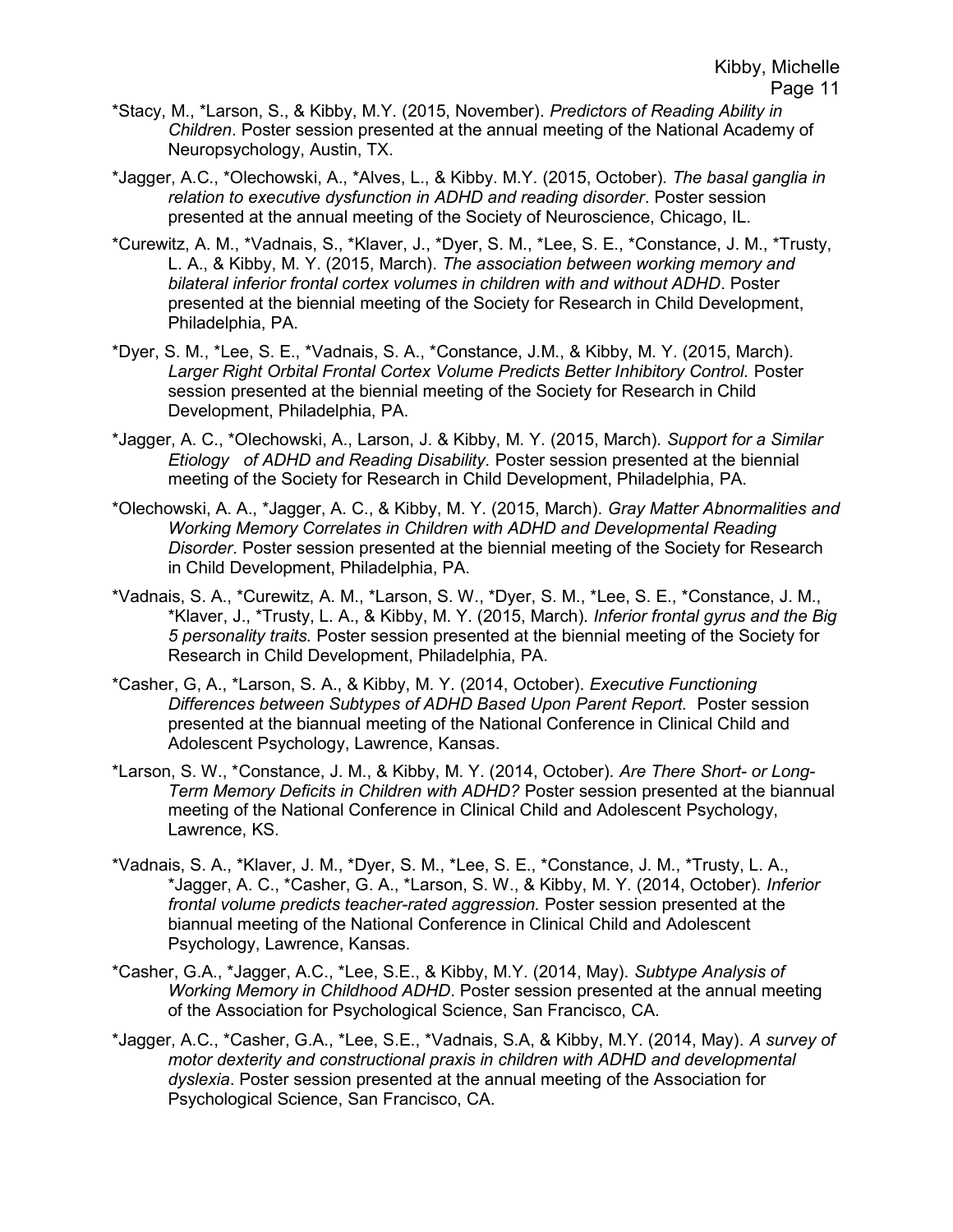- \*Lee, S.E., & Kibby, M.Y. (2014, April). An Investigation of the Impact of Working Memory Training on Third-Grade Students' Memory Functioning, Reading Fluency, and Reading Comprehension. Poster session presented at the annual meeting of the American Education Research Association, Philadelphia, PA.
- \*Constance, J.M., \*Larson, S.W., & Kibby, M. Y. (2014, February). An Investigation of Rote and Semantically-Related Verbal Short-term Memory in Children with RD and/or ADHD. Poster session presented at the annual meeting of the International Neuropsychological Society, Seattle, Washington.
- \*Dyer, S. M., \*Lee, S. E., \*Klaver, J. M., \*Vadnais, S. A., \*Beyes, L. A., \*Constance, J. M., \*Jagger, A.C., \*Casher, G. A., & Kibby, M. Y. (February, 2014). Parent-rated hyperactivity predicts reduced superior frontal cortex volume in a mixed sample of children. Poster presented at the annual meeting of the International Neuropsychological Society, Seattle, Washington.
- \*Lee, S. E., \*Dyer, S. M., \*Vadnais, S. A., \*Constance, J. M., \*Jagger, A.C., \*Casher, G. A., & Kibby, M. Y. (February, 2014). An examination of memory performance and anterior and posterior hippocampal volume in typically developing children and children with ADHD and/or developmental dyslexia. Poster presented at the annual meeting of the International Neuropsychological Society, Seattle, Washington.
- Molnar, A. E., & Kibby, M. Y. (February, 2014). Unique and shared executive function deficits in children with ADHD or dyslexia when not controlling for intellectual functioning. Poster presented at the 42<sup>nd</sup> annual meeting of the International Neuropsychological Society, Seattle, Washington.
- \*Vadnais, S. A., \*Lee, S. E., \*Klaver, J., \*Constance, J. M., \*Beyes, L. A., \*Jagger, A. C., \*Casher, G. A., & Kibby, M. Y. (2014, February). Volumetric differences in the inferior gyrus predict verbal short-term memory performance. Poster session presented at the annual meeting of the International Neuropsychological Society, Seattle, Washington.
- \*Curewitz, A. M., \*Dyer, S. M., \*Vadnais, S. A., \*Lee, S. E., \*Klaver, J. M., \*Beyes, L. A., \*Constance, J. M., & Kibby, M. Y. (2013, May). Decreased Bilateral Superior Frontal Cortex Volume in Childhood Aggression. Poster session presented at the annual meeting of the Association for Psychological Science, Washington, D.C.
- \*Larson, S.W., \*Dyer, S. M., & Kibby, M. Y. (2013, May). A Confirmatory Factor Analysis of Constructional Praxis & Visual-Spatial Short-Term Memory. Poster session presented at the annual meeting of the Association for Psychological Science, Washington, D.C.
- \*Vadnais, S. A., \*Curewitz, A. M., \*Constance, J. M., \*Dyer, S. M., & Kibby, M. Y. (2013, May). Elevated Ratings of Self-Reported Peer Popularity in Children with ADHD-Combined Type. Poster session presented at the annual meeting of the Association for Psychological Science, Washington, D.C.
- \*Curewitz, A. M., \*Lee, S. E., & Kibby, M. Y. (2013, April). Determining the Relations between Executive Functioning and Level of Aggression and Conduct Problems in a Mixed Sample. Poster session presented at the biennial meeting of the Society for Research in Child Development, Seattle, WA.
- \*Lee, S. E., \*Curewitz, A. M., \*Dyer, S. M., & Kibby, M. Y. (2013, April). Varied Contributions of Phonological and Orthographic Processing to Reading Fluency and Accuracy in Typically Developing Children and Children with Developmental Dyslexia. Poster session presented at the biennial meeting of the Society for Research in Child Development, Seattle, WA.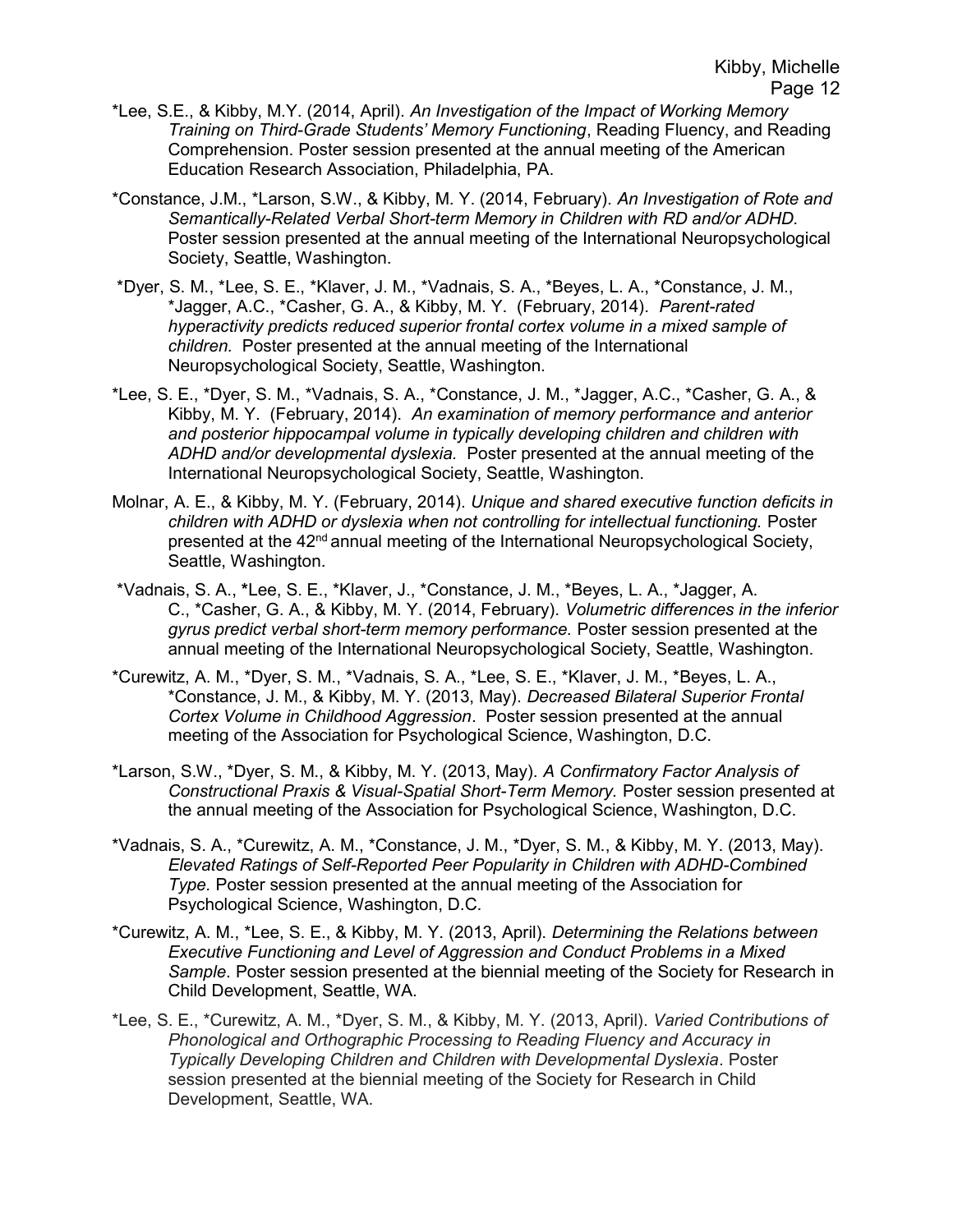- \*Dyer, S. M., \*Lee, S. E., \*Klaver, J. M., \*Beyes, L. A., \*Constance, J. M. \*Webster, B. A., & Kibby, M. Y. (2013, February). Are Teachers Better Raters Than Parents? Teacher-rated Hyperactivity and Attention Problems Predict Right Orbitofrontal Cortex Volume in Children. Poster session presented at the annual meeting of the International Neuropsychological Society, Waikoloa, Hawaii.
- \*Klaver, J. M., \*Lee, S. E., \*Dyer, S. M., \*Beyes, L. A., \*Constance, J. M., \*Webster, B. A., & Kibby, M. Y. (2013, February). Inferior Frontal Lobe Volume Predicts Working Memory Abilities and ADHD Symptoms in a Mixed Sample. Poster session presented at the annual meeting of the International Neuropsychological Society, Waikoloa, Hawaii.
- \*Lee, S. E., \*Klaver, J. M., \*Dyer, S. M., \*Beyes, L. A., \*Constance, J. M., \*Webster, B. A., & Kibby, M. Y. (2013, February). An Investigation of the Precentral Gyrus as a Neural Structure Underlying Rapid Automatized Naming in a Mixed Childhood Sample. Poster session presented at the annual meeting of the International Neuropsychological Society, Waikoloa, Hawaii.
- \*Constance, J.M., \*Larson, J.A., & Kibby, M.Y. (2012, May). Does Gender Affect Grey Matter Volumes in Pediatric ADHD? A Voxel-Based Morphometry Study. Poster session presented at the biennial meeting of the National Conference in Clinical Child and Adolescent Psychology, Lawrence, KS.
- \*Larson, S.W., \*Dyer, S.M., & Kibby, M.Y. (2012, October). Are There Visual & Visual-Spatial Short-Term Memory Deficits in Children with Reading Disability and/or ADHD? Poster session presented at the biennial meeting of the National Conference in Clinical Child and Adolescent Psychology, Lawrence, KS.
- \*Constance, J.M., \*Larson, J.A., & Kibby, M.Y. (2012, May). Structural Analysis of Grey Matter Volumes in Pediatric ADHD and Control Subjects Using Voxel-Based Morphometry. Poster session presented at the annual meeting of the American Psychological Society, Chicago, IL.
- \*Dyer, S.M., & Kibby, M.Y. (2012, May). Childhood Anxiety and Depression Ratings Vary by Reporter, but Not ADHD Subtype. Poster session presented at the annual meeting of the American Psychological Society, Chicago, IL.
- \*Klaver, J.M. & Kibby, M.Y. (2012, May). General Processing Deficits in Executive Functioning in Children with Reading Disability. Poster session presented at the annual meeting of the American Psychological Society, Chicago, IL.
- \*Larson, S.W., & Kibby, M.Y. (2012, May). Examination of Phonological Processing Skills in Children with ADHD & RD. Poster session presented at the annual meeting of the American Psychological Society, Chicago, IL.
- \*Lee, S.E., & Kibby, M.Y. (2012, May). Reduced Posterior Hippocampal Volume in Childhood ADHD and Dyslexia. Poster session presented at the annual meeting of the American Psychological Society, Chicago, IL.
- \*Tio, Y.P., \*Klaver, J.M., & Kibby, M.Y. (2012, May). BRIEF Parent and Teacher Report: Interrater Agreement and Relations to Traditional Measures of Executive Functioning. Poster session presented at the annual meeting of the American Psychological Society, Chicago, IL.
- \*Klaver, J.M. & Kibby, M.Y. (2012, February). Anatomical Correlates of Executive Functioning in Children with Attention-Deficit/Hyperactivity Disorder and Developmental Dyslexia. Poster session presented at the annual meeting of the International Neuropsychological Society, Montreal, Canada.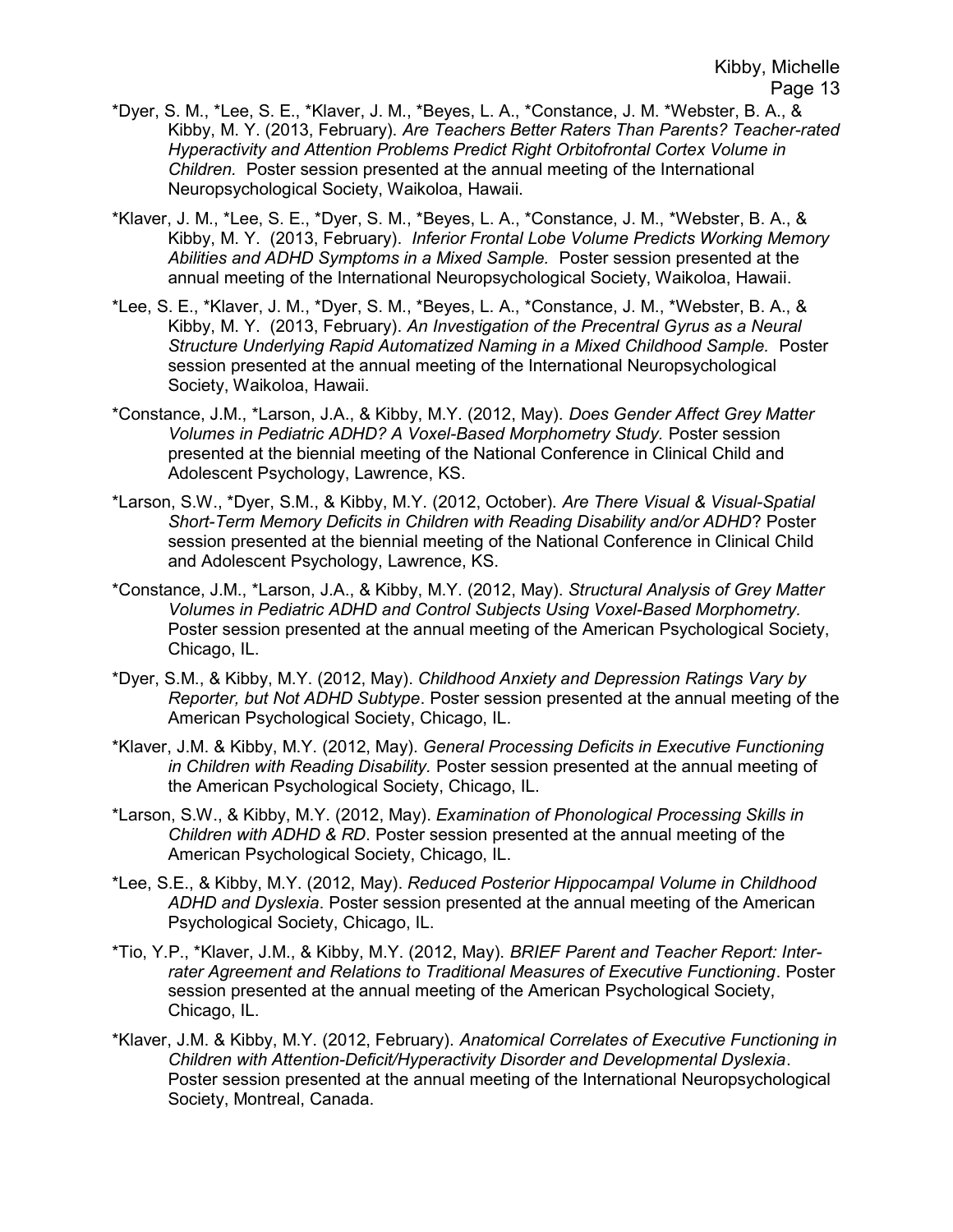- \*Molnar, A. & Kibby, M.Y. (2012, February). Convergent and Divergent Executive Functioning Skills on the BRIEF in School-Age Children with ADHD-C, ADHD-PI, or Dyslexia. Poster session presented at the annual meeting of the International Neuropsychological Society, Montreal, Canada.
- \*Chakravarti, P., Kibby, M.Y., & Hynd, G.W. (2010, October). Rare Parietal Opercular Morphology and Lowered Reading Abilities in Children with Average Intelligence and Dyslexia and/or ADHD. Poster session presented at the annual meeting of the National Academy of Neuropsychology, Vancouver, BC.
- \*Klaver, J.M., \*Lee, S.E., & Kibby, M.Y. (2010, October). Executive Functioning as a Potential Link between ADHD and DD. Poster session presented at the annual meeting of the National Academy of Neuropsychology, Vancouver, BC.
- \*Lee, S.E., \*Klaver, J.M., & Kibby, M.Y. (2010, October). An Investigation of Memory Functioning as a Source of Comorbidity between ADHD and Developmental Dyslexia. Poster session presented at the annual meeting of the National Academy of Neuropsychology, Vancouver, BC.
- \*Klaver, J.M., & Kibby, M. (2010, October). What Best Predicts Children's Rankings in a Heterogeneous Sample? Poster session presented at the biennial meeting of the National Conference in Clinical Child and Adolescent Psychology, Lawrence, KS.
- \*Brahmachari, R., \*Molnar, A.E., Kibby, M.Y., & Hynd, G.W. (2010, February). Cingulate Gyrus Volumes and Internalizing Disorders: A Structural MRI study. Poster session presented at the annual meeting of the International Neuropsychological Society, Acapulco, Mexico.
- \*Brahmachari, R., \*Swan, A.A., Kibby, M.Y., Cohen, M.J., & Hynd, G.W. (2010, February). Hippocampus Volumes and Memory: A Structural MRI study. Poster session presented at the annual meeting of the International Neuropsychological Society, Acapulco, Mexico.
- \*Mesman, G.R., & Kibby, M.Y. (2010, February). Reading Skills as Predictors of Different Reading Outcomes. Poster session presented at the annual meeting of the International Neuropsychological Society, Acapulco, Mexico.
- \*Molnar, A.E., \*Brahmachari, R., Kibby, M.Y., & Hynd, G.W. (2010, February). Relations Between Regions of the Cingulate and Cognitive Measures in Children with Dyslexia or ADHD. Poster session presented at the annual meeting of the International Neuropsychological Society, Acapulco, Mexico.
- \*Swan, A.A., \*Brahmachari, R., Kibby, M.Y., Cohen, M.J., & Hynd, G.W. (2010, February). Hippocampus Volume is Related to Spatial Perception and Nonverbal Reasoning in Children. Poster session presented at the annual meeting of the International Neuropsychological Society, Acapulco, Mexico.
- \*Brahmachari, R., Kibby, M.Y., & Hynd, G.W. (2009, February). Insula volume in relation to dyslexia: A structural MRI study. Poster session presented at the annual meeting of the International Neuropsychological Society, Atlanta, GA.
- \*Brahmachari, R., \*Molnar, A.E., Kibby, M.Y., & Hynd, G.W. (2009, February). Cingulate gyrus volume and emotional/behavioral problems: A Structural MRI study. Poster session presented at the annual meeting of the International Neuropsychological Society, Atlanta, GA.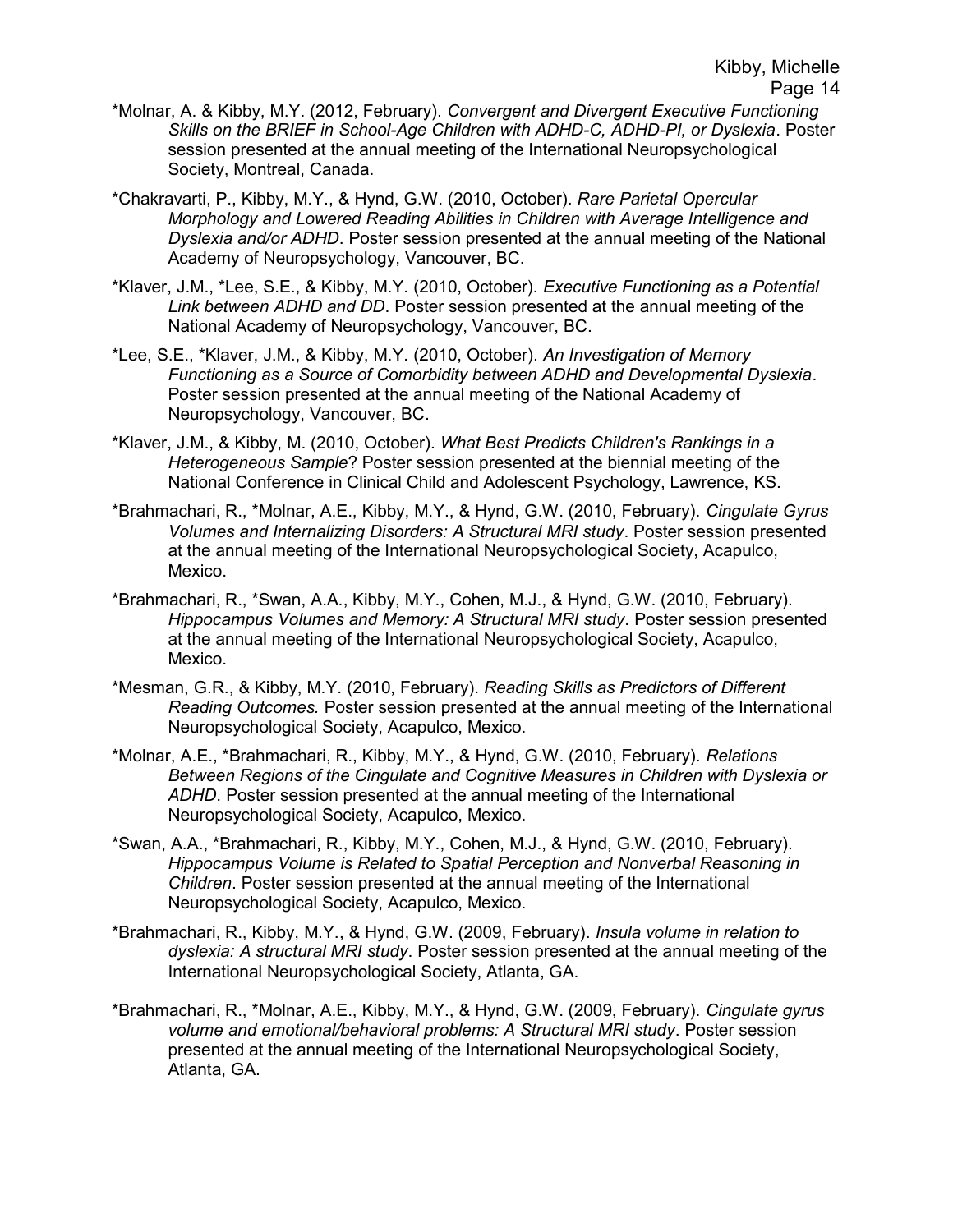- \*Mesman, G.R., \*Lancaster, S.L., & Kibby, M.Y. (2009, February). Rapid naming weaknesses in children with ADHD-PI and ADHD-C. Poster session presented at the annual meeting of the International Neuropsychological Society, Atlanta, GA.
- \*Mesman, G.R., \*Lancaster, S.L., & Kibby, M.Y. (2009, February). Shared and divergent predictors of rapid naming abilities. Poster session presented at the annual meeting of the International Neuropsychological Society, Atlanta, GA.
- \*Molnar, A.E., \*Brahmachari, R., Kibby, M.Y., & Hynd, G.W. (2009, February). Orbitofrontal volume in relation to executive functioning in dyslexia and ADHD. Poster session presented at the annual meeting of the International Neuropsychological Society, Atlanta, GA.
- \*Molnar, A.E., & Kibby, M.Y. (2009, February). Executive functioning deficits in children with ADHD-C, ADHD-PI, and dyslexia on the Parent and Teacher BRIEF. Poster session presented at the annual meeting of the International Neuropsychological Society, Atlanta, GA.
- \*Chakravarti, P.,\*Mesman, G.R., & Kibby, M.Y. (2008, October). Internalizing symptoms and processing speed: An exploratory study with children. Poster session presented at The Kansas Conference in Clinical Child and Adolescent Psychology, Lawrence, KS.
- \*Mesman, G.R., \*Chakravarti, P., & Kibby, M.Y. (2008, October). Processing speed deficits in children with ADHD and RD. Poster session presented at The Kansas Conference in Clinical Child and Adolescent Psychology, Lawrence, KS.
- Kibby, M.Y. (2008, June). The multiple etiologies of dyslexia. Paper presented at the second annual Illinoisy Data Conference, Carbondale, IL.
- Cohen, M.J., Park, Y., Kibby, M., Stanford, L., & Garrison, T. (2008, February). Intellectual and memory performance in children with complex partial seizures of left or right hemisphere origin. Poster session presented at the annual meeting of the International Neuropsychological Society, Waikoloa, HI.
- Kibby, M.Y., \*Johnson, A., \*Braun, S., & Hynd, G.W. (2008, February). Relationship between pars triangularis morphology and phonological processing. Poster session presented at the annual meeting of the International Neuropsychological Society, Waikoloa, HI.
- Kibby, M.Y., \*LaMacchia, A., \*Braun, S., \*Johnson, A., & Hynd, G.W. (2008, February). Relationship of brain morphology to the double deficit model of dyslexia. Poster session presented at the annual meeting of the International Neuropsychological Society, Waikoloa, HI.
- \*Mesman, G.R., \*Molnar, A.E., & Kibby, M.Y. (2008, February). A comparison of the double deficit and dual route theories of dyslexia. Poster session presented at the annual meeting of the International Neuropsychological Society, Waikoloa, HI.
- \*Molnar, A.E., \*Mesman, G.R., & Kibby, M.Y. (2008, February). Specific versus common executive deficits in ADHD-C and ADHD-PI using the BRIEF. Poster session presented at the annual meeting of the International Neuropsychological Society, Waikoloa, HI.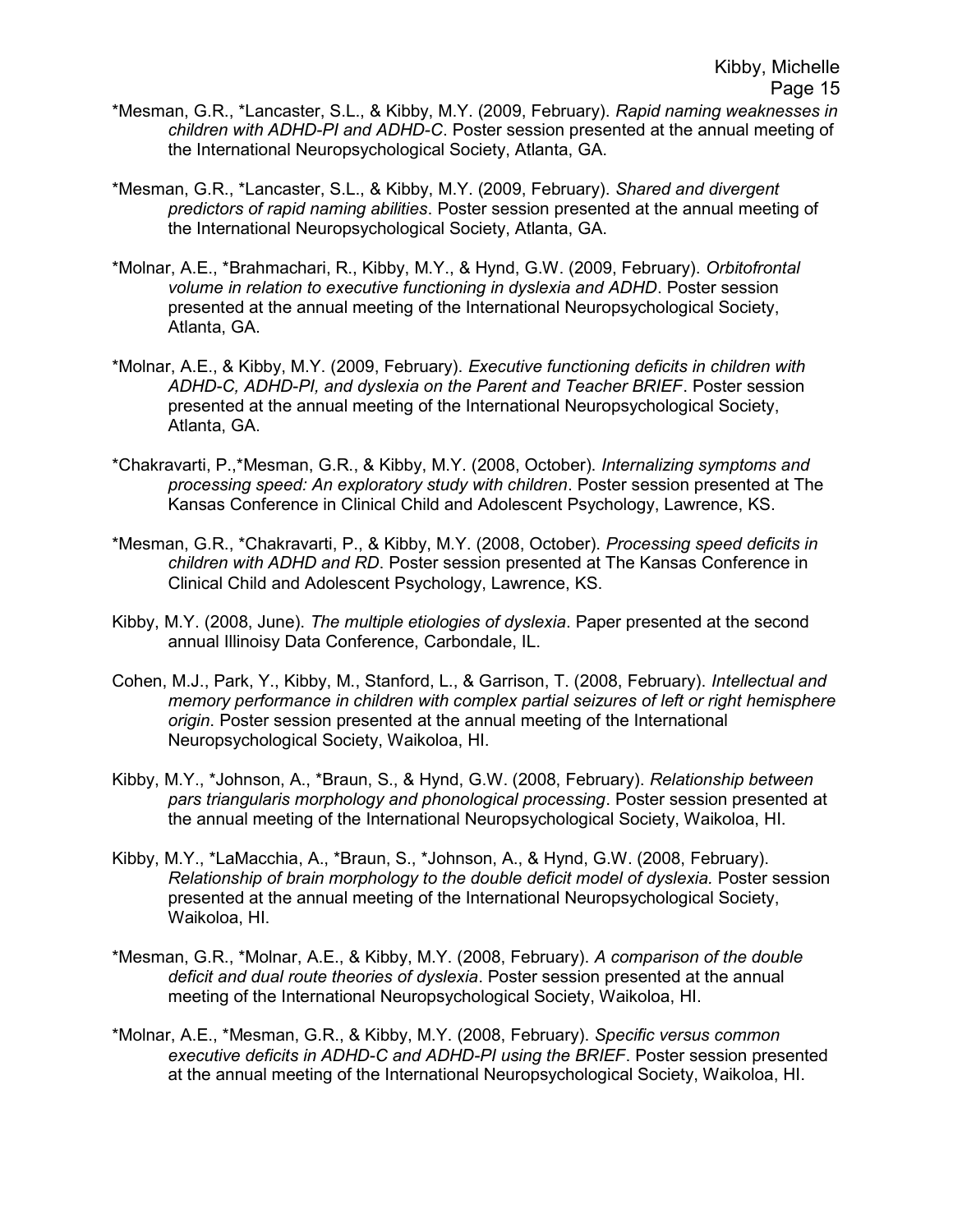- \*Mesman, G.R., \*Molnar, A.E., & Kibby, M.Y. (2007, August). Memory performance in children with AD/HD or a SLD-R. Paper presented at the annual meeting of the American Psychological Association, San Francisco, CA. This presentation won the Excellence in Scientific Presentation award from APA Division 40 and an APA Student Travel Award from the APA Science Directorate.
- \*Brahmachari, R., & Kibby, M.Y. (2007, February). Executive functioning and IQ among children with ADHD-PI or dyslexia. Poster session presented at the annual meeting of the International Neuropsychological Society, Portland, OR.
- \*Braun, S., \*LaMacchia, A., Kibby, M.Y., & Hynd, G.W. (2007, February). Planum temporale morphology in children with developmental dyslexia and its relationship to phonological processing. Poster session presented at the annual meeting of the International Neuropsychological Society, Portland, OR.
- \*Davis, A.N., \*Mesman, G.R., & Kibby, M.Y. (2007, February). Is there a relation between selfesteem and executive functioning? Poster session presented at the annual meeting of the International Neuropsychological Society, Portland, OR.
- \*Johnson, A., \*Braun, S., \*LaMacchia, A., Kibby, M.Y., & Hynd, G.W. (2007, February). Relationship of pars morphology to phonological processing in children with and without ADHD and dyslexia. Poster session presented at the annual meeting of the International Neuropsychological Society, Portland, OR.
- \*LaMacchia, A., \*Braun, S., Kibby, M.Y., & Hynd, G.W. (2007, February). Phonological processing and the supramarginal gyrus: A structural MRI approach. Poster session presented at the annual meeting of the International Neuropsychological Society, Portland, OR.
- \*Mesman, G.R., & Kibby, M.Y. (2007, February). Examining multiple theories' contribution to orthographic functioning. Poster session presented at the annual meeting of the International Neuropsychological Society, Portland, OR.
- \*Johnson, A., \*LaMacchia, A., Kibby, M.Y., & Hynd, G.W. (2006, October). Articulation and executive control in children with and without ADHD. Poster session presented at The Kansas Conference in Clinical Child and Adolescent Psychology, Lawrence, KS.
- \*LaMacchia, A., \*Braun, S., Kibby, M.Y., & Hynd, G.W. (2006, October). Age differences and inter-rater reliability of parent and teacher reports using the Behavior Assessment Scale for Children. Poster session presented at The Kansas Conference in Clinical Child and Adolescent Psychology, Lawrence, KS.
- \*Mesman, G.R., \*Brahmachari, R.C., & Kibby, M.Y. (2006, October). Presence of internalizing symptoms in children with ADHD or a Specific Learning Disability in reading. Poster session presented at The Kansas Conference in Clinical Child and Adolescent Psychology, Lawrence, KS.
- Kibby, M.Y. & Cohen, M.J. (2006, February). Analysis of Children's Memory Scale performance in children with dyslexia and/or ADHD. Poster session presented at the annual meeting of the International Neuropsychological Society, Boston, MA.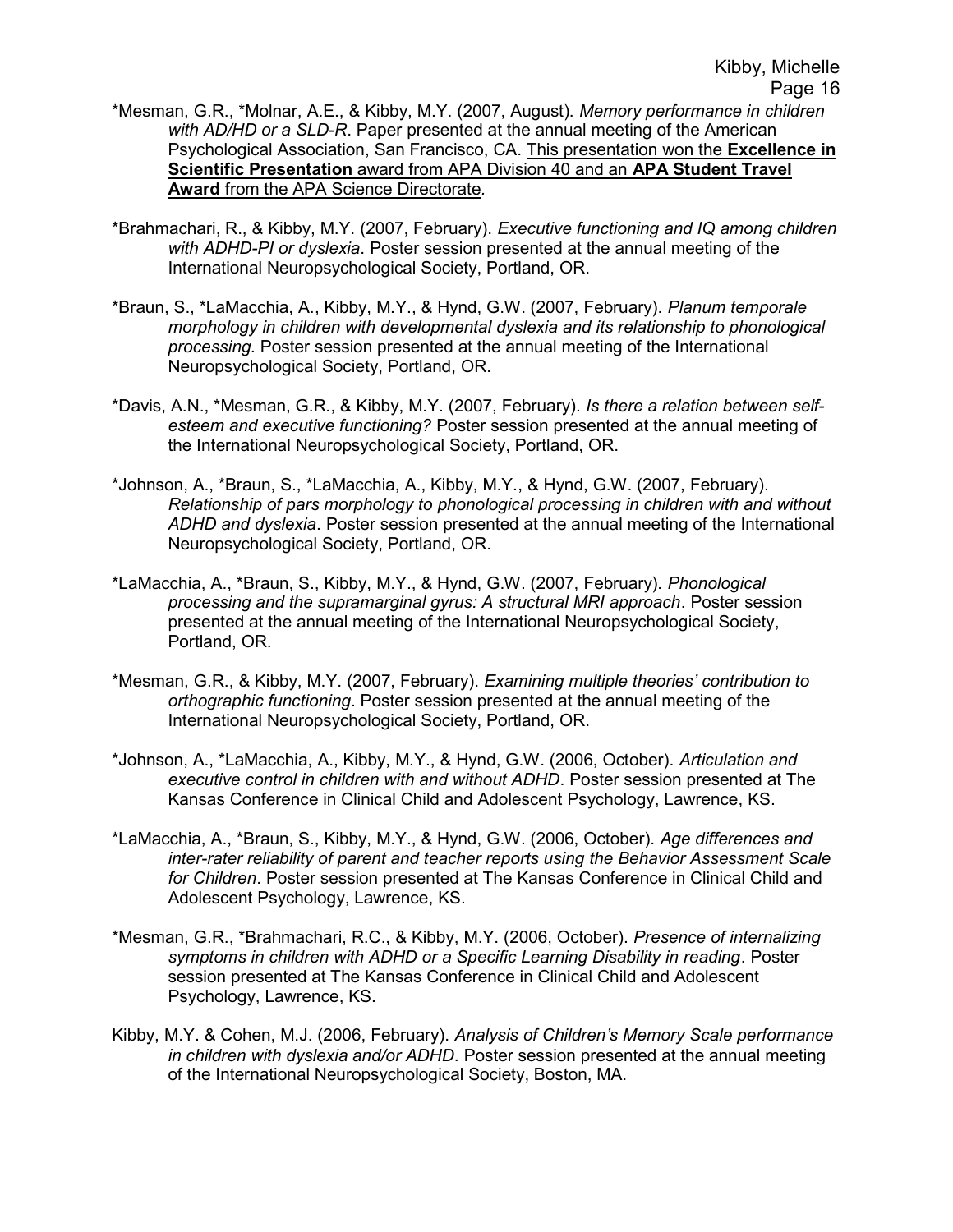- Kibby, M.Y., \*Fancher, J.B., \*Markanen, R., & Hynd, G.W. (2006, February). A morphological test of the cerebellar deficit hypothesis: Possible subtypes? Poster session presented at the annual meeting of the International Neuropsychological Society, Boston, MA.
- Kibby, M.Y., \*Kroese, J.M., \*Krebbs, H., \*Hill, C.E., & Hynd, G.W. (2005, February). The pars triangularis in developmental dyslexia. Poster session presented at the annual meeting of the International Neuropsychological Society, St. Louis, MO.
- \*Naillon, A.J. & Kibby, M.Y. (2004, November). Relationship between self-esteem and cognitive deficits in school-age children. Poster session presented at the annual meeting of the National Academy of Neuropsychology, Seattle, WA.
- \*Fancher, J. B., Kibby, M. Y., & Hynd, G. W. (2004, February). Angular gyrus morphology in developmental dyslexia. Poster session presented at the annual meeting of the International Neuropsychological Society, Baltimore, MD.
- Kibby, M.Y., \*Naillon, A.J., \*Pavawalla S.P., \*Fancher, J.B., Morgan, A.E., Cohen, M.J., & Hynd, G.W. (2004, February). Assessment of the geniculo-temporal pathway in children with and without dyslexia. Poster session presented at the annual meeting of the International Neuropsychological Society, Baltimore, MD.
- Kibby, M.Y., \*Sanchez, J., \*Miller, C.J., & Hynd, G.W. (2004, February). Verbal short-term memory functioning in adults with and without dyslexia. Poster session presented at the annual meeting of the International Neuropsychological Society, Baltimore, MD.
- \*Lancaster, V.M., \*Naillon, A.J., & Kibby, M.Y. (2004, February). Relationship between selfesteem and executive functioning in children. Poster session presented at the annual meeting of the International Neuropsychological Society, Baltimore, MD.
- \*Naillon, A.J., \*Pavawalla, S.P., \*Fancher, J.B., Kibby, M.Y., & Hynd, G.W. (2004, February). Role of the thalamus in the double deficit hypothesis of dyslexia. Poster session presented at the annual meeting of the International Neuropsychological Society, Baltimore, MD.
- \*Pavawalla, S.P., \*Naillon, A.J., \*Fancher, J.B., Kibby, M.Y., & Hynd, G.W. (2004, February). Cerebral hemisphere volume is related to subtypes in reading disability. Paper presented at the annual meeting of the International Neuropsychological Society, Baltimore, MD.
- \*Fancher, J., \*Markanen, R., \*Lewandowski, A., Kibby, M., & Hynd, G. (2003, February). The cerebellar vermis and dyslexia. Poster session presented at the annual meeting of the International Neuropsychological Society, Honolulu, HI.
- Kibby, M., \*Fancher, J., \*Markanen, R., \*Lewandowski, A., & Hynd, G. (2003, February). A test of the cerebellar deficit hypothesis of dyslexia. Poster session presented at the annual meeting of the International Neuropsychological Society, Honolulu, HI.
- \*Markanen, R., \*Fancher, J., \*Lewandowski, A., Kibby, M., & Hynd, G. (2003, February). Cerebellum hemisphere morphology in dyslexia. Poster session presented at the annual meeting of the International Neuropsychological Society, Honolulu, HI.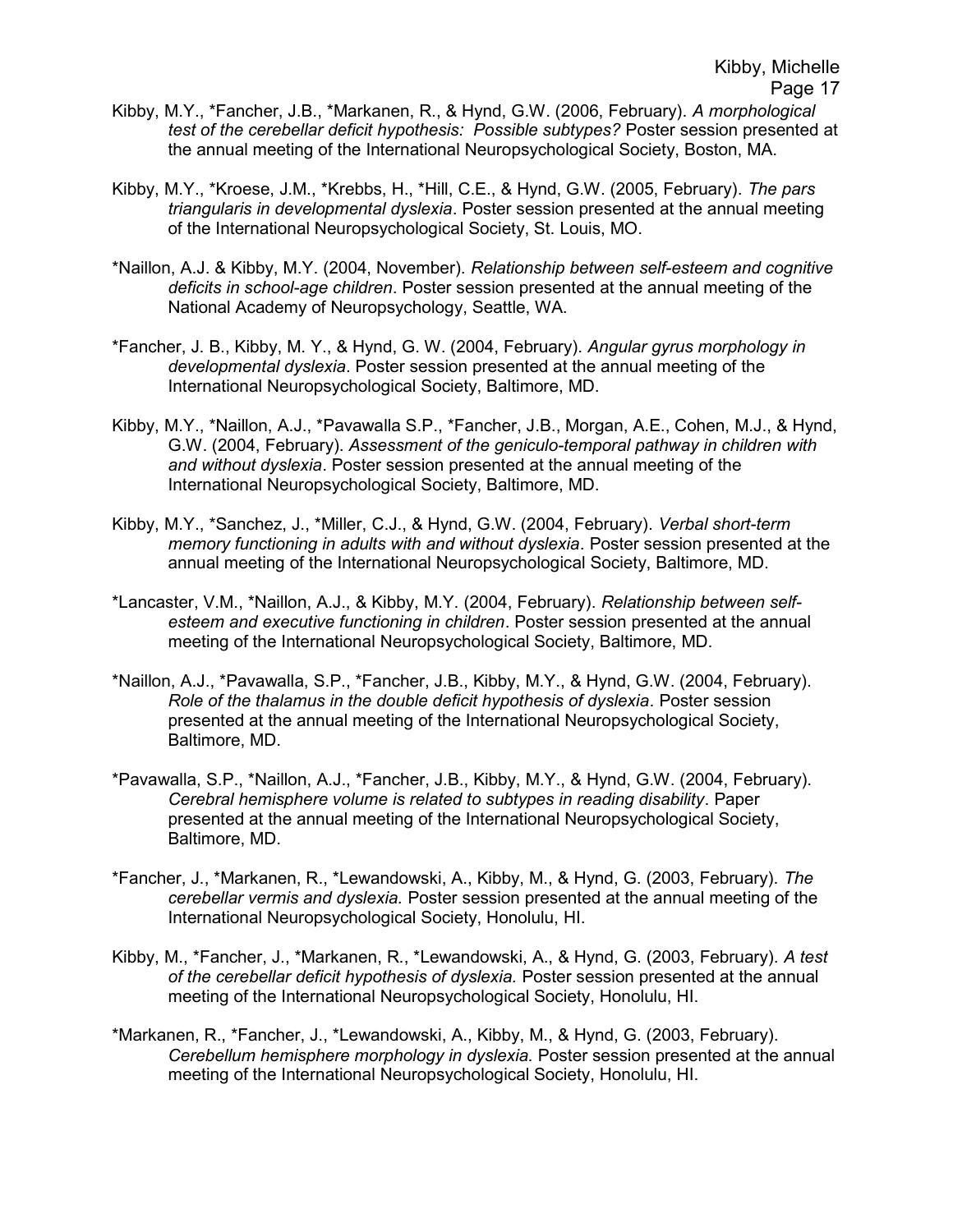- \*Fancher, J., \*Markanen, R., \*Lewandowski, A., Kibby, M. & Hynd, G. (2002, September). Relationships of cerebellar structures and measures of intelligence. Poster session presented at the annual meeting of the Washington State Psychological Association, Seattle, WA.
- \*Markanen, R., \*Fancher, J., \*Lewandowski, A., Kibby, M. & Hynd, G. (2002, September). Development of the cerebellum in children ages 8 to 11. Poster session presented at the annual meeting of the Washington State Psychological Association, Seattle, WA.
- \*Craggs, J.G., Kibby, M.Y., Dave, V.V., Allison, J.D., Shea-Miller, K.J., De Chicchis, A.R., Cohen, M.J., & Hynd, G.W. (2002, April). Common and distinct neural substrates implicated in basic semantic and phonetic processing: An fMRI study. Poster session presented at the annual meeting of the Cognitive Neuroscience Society, San Francisco, CA.
- Kibby, M.Y., \*Craggs, J.G., Dave, V.V., Allison, J.D., & Hynd, G.W. (2002, April). Are the networks involved in semantic and phonetic short-term memory common or distinct? Poster session presented at the annual meeting of the Cognitive Neuroscience Society, San Francisco, CA.
- \*Craggs, J.G., \*Sanchez, J.L., Kibby, M.Y., & Hynd, G.W. (2001, November). A case study of familial dyslexia: Linking brain morphology and neuropsychological test performance. Paper presented at the annual meeting of the National Academy of Neuropsychology, San Francisco, CA.
- \*Craggs, J.G., \*Sanchez, J.L., Kibby, M.Y. & Hynd, G.W. (2001, November). Developmental Dyslexia: A familial case study. Pediatric Grand Rounds presentation at the annual meeting of the National Academy of Neuropsychology, San Francisco, CA
- \*Miller, C.J., Kibby, M.Y., & Hynd, G.W. (2001, November). Familial dyslexia: A link between genetics, brain morphology, and neuropsychological functioning. Poster session presented at the annual meeting of the National Academy of Neuropsychology, San Francisco, CA.
- \*Shalicky, A.E., \*Page, R.H., Kibby, M.Y., & Hynd, G.W. (2001, November). Early visual processing, rapid-naming and phonological processing as predictors of reading rate with dyslexic and normal reading children. Poster session presented at the annual meeting of the National Academy of Neuropsychology, San Francisco, CA.
- \*McLane M.S., Marcotte A.C., Stern C., Kibby M.Y., Wilson J.W., Rice K., & Ferreira L. (2001, August). Children's clock drawings: A new scoring system and developmental trends. Poster session presented at the annual meeting of the American Psychological Association, San Francisco, CA.
- Kibby, M.Y., Kroese, J.M., Cohen, M.J., & Hynd, G.W. (2001, April). The relationship between pars triangularis morphology and verbal short-term memory functioning in children with reading disabilities, ADHD, or expressive language deficits. Paper presented at the international meeting of the British Dyslexia Association, York, England.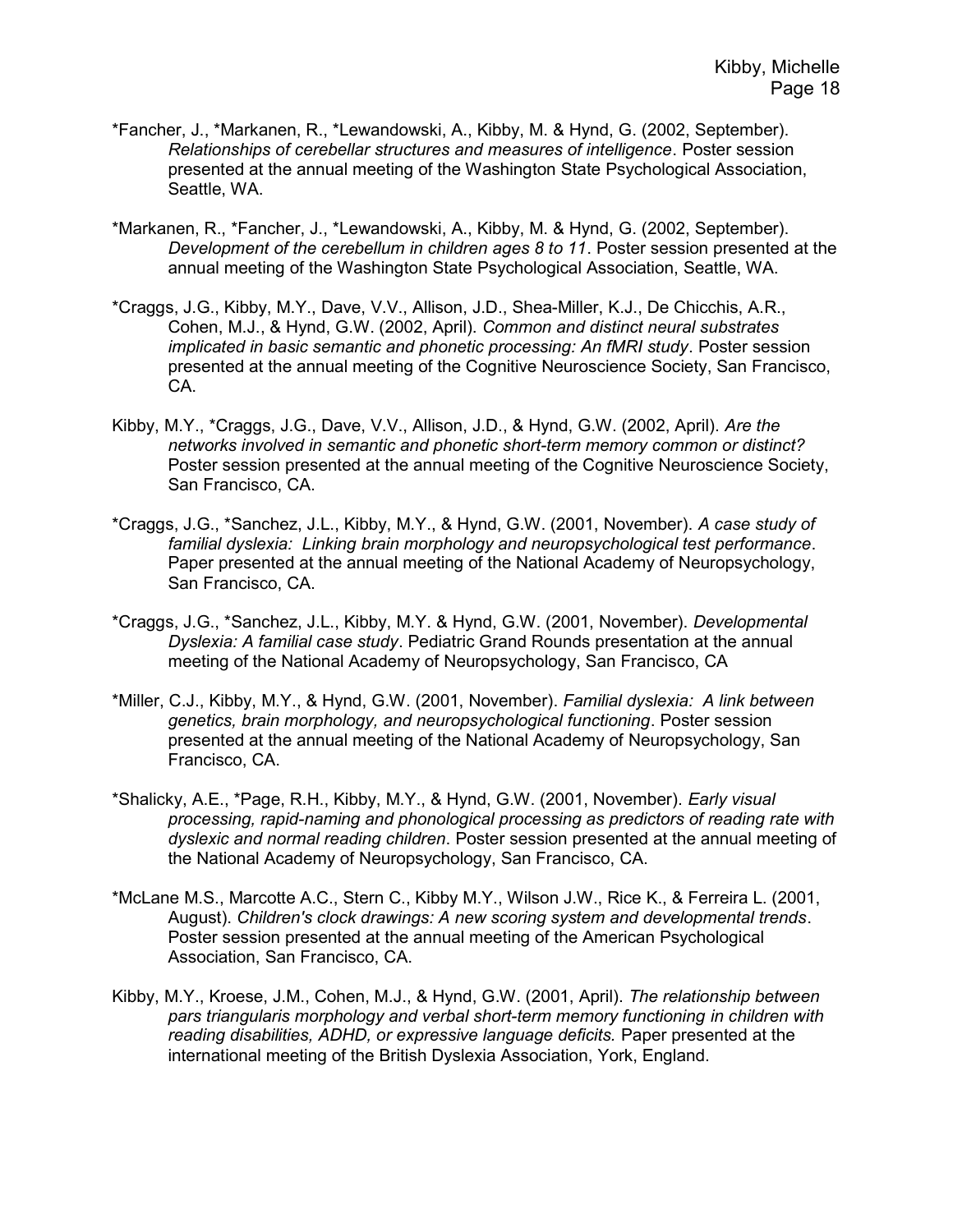- \*Skalicky, A., Kibby, M., & Hynd, G. (2001, February). Developmental dyslexia: Family presentation and relation to gyral morphology. Poster session presented at the annual meeting of the International Neuropsychological Society, Chicago, IL.
- \*Kral, M.C., Kibby, M.Y., \*Johnson, L.R., & Hynd, G.W. (2000, November). Behavior problems among children with ADHD and/or reading disability: Effects of gender and diagnostic grouping. Poster session presented at the annual meeting of the National Academy of Neuropsychology, Orlando, FL.
- \*Kral, M.C., Kibby, M.Y., \*Skalicky, A., & Hynd, G.W. (2000, November). Neuropsychological performance of children with ADHD and/or reading disability: Effects of gender and diagnostic grouping. Poster session presented at the annual meeting of the National Academy of Neuropsychology, Orlando, FL.
- Kibby, M.Y., \*Kral, M.C., & Hynd, G.W. (2000, July). Development of phonological awareness in children with and without reading deficits. Poster session presented at the annual meeting of the Society for the Scientific Study of Reading, Stockholm, Sweden.
- Kibby, M.Y., Morgan, A.E., Cohen, M.J., Hynd, G.W., & \*Kral, M.C. (2000, July). The relationship between planum temporale morphology and memory functioning mimics that of linguistic functioning. Poster session presented at the International Congress of Psychology, Stockholm, Sweden.
- Kibby, M., & Cohen, M. (2000, February). Measures of language functioning best differentiate between children with pure ADHD, reading disability, or language impairment. Poster session presented at the annual meeting of the International Neuropsychological Society, Denver, CO.
- Kibby, M., \*Nielsen, K., & Hynd, G. (2000, February). Neuropsychological functioning of children with reading disability with and without comorbid language impairment. Poster presented at the annual meeting of the International Neuropsychological Society, Denver, CO.
- Kibby, M.Y., Cohen, M.J., & Hynd, G.W. (1999, November). Clock drawing performance in children with attention-deficit/hyperactivity disorder. Poster session presented at the annual meeting of the National Academy of Neuropsychology, San Antonio, TX.
- Kibby, M. (1999, February). Specific impairments in dyslexia: A working memory approach. Poster session presented at the annual meeting of the International Neuropsychological Society, Boston, MA.
- Kibby, M., Marcotte, A., Stern, C., Wilson, J., & Kiessling, L. (1999, February). The influence of comorbid reading disorders on cognitive functioning in children diagnosed with attentional problems. Poster session presented at the annual meeting of the International Neuropsychological Society, Boston, MA.
- Marcotte, A., Stern, C., Kibby, M., Wilson, J., & Kiessling, L. (1999, February). Neuropsychological and behavioral profiles of children diagnosed with ADHD: Effects of gender and subtype. Poster session presented at the annual meeting of the International Neuropsychological Society, Boston, MA.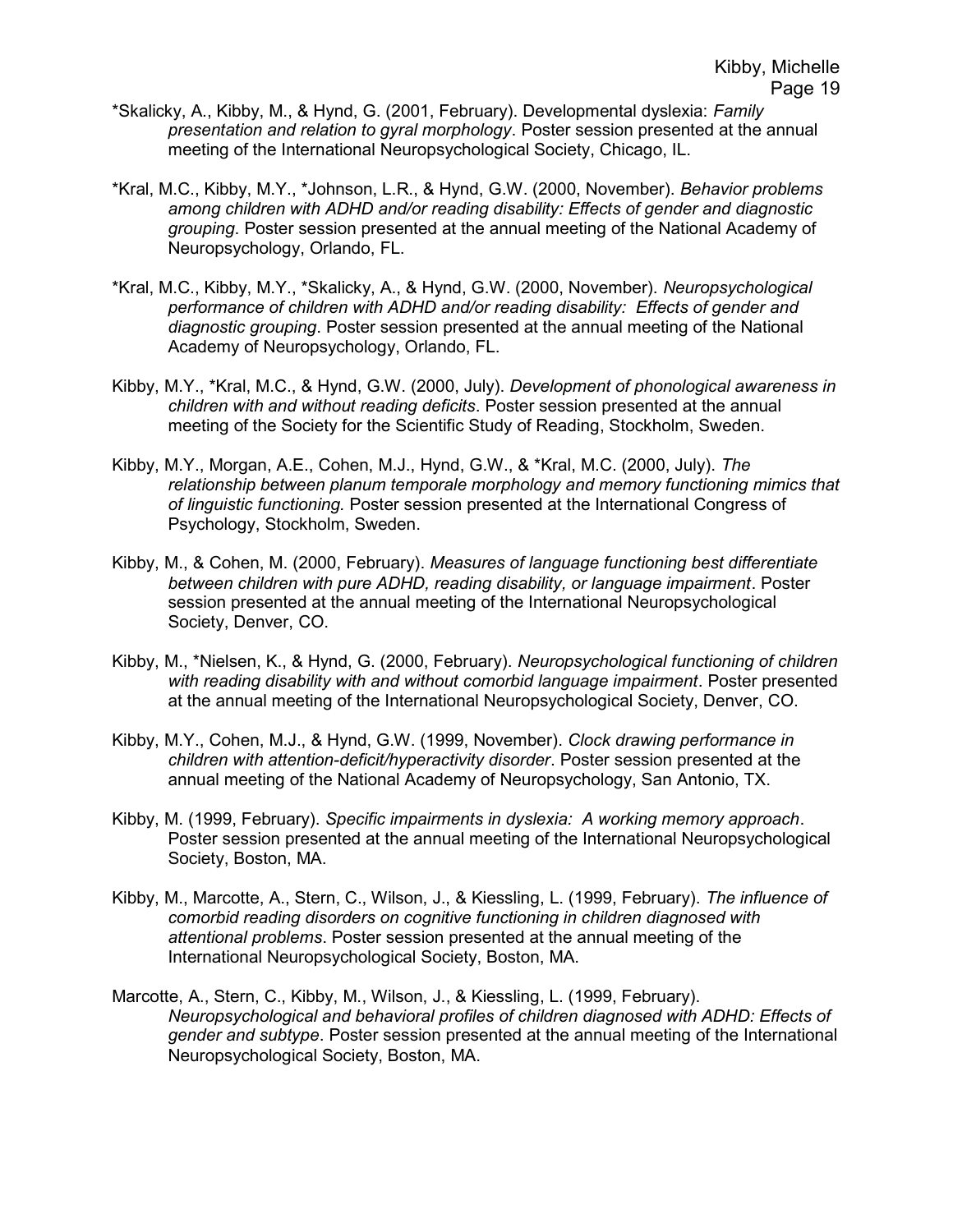- Kibby, M.Y., & Long, C.J. (1998, November). Investigation of verbal memory in children with dyslexia utilizing the CVLT-C. Poster session presented at the annual meeting of the National Academy of Neuropsychology, Washington, DC.
- Stern, C., Marcotte, A.C., Cahn, D.A., Kibby, M.Y., Wilson, J.M., Feibrich, N., & Haller, S. (1998, August). Qualitative analysis of clock drawing in children with attentional disorders. Paper presented at the annual meeting of the American Psychological Association, San Francisco, CA.
- Kibby, M., Mulhern, R., & Kun, L. (1998, February). Higher-order cognitive functioning is impaired among children with low-grade cerebellar tumors. Poster session presented at the annual meeting of the International Neuropsychological Society, Honolulu, HI.
- Kibby, M.Y., & Long, C.J. (1997, November). Short-term memory functioning in children with dyslexia. Poster session presented at the annual meeting of the National Academy of Neuropsychology, Las Vegas, NV.
- Elkin, D.T., Reddick, W.E., Glass, J., Kibby, M., Bieberich, A., & Mulhern, R.K. (1997, February). White matter loss and specific deficits in pediatric medulloblastoma patients. Poster session presented at the annual meeting of the International Neuropsychological Society, Orlando, FL.
- Kibby, M.Y., & Long, C.J. (1996, November). The relationship between measures of phonological processing, word fluency and speech rate and measures of short-term verbal memory in children with dyslexia. Poster session presented at the annual meeting of the National Academy of Neuropsychology, New Orleans, LA.
- Western, S.L., Kibby, M.Y., & Long, C.J. (1996, November). The ability of measures of memory and executive functioning to predict brain impairment. Poster session presented at the annual meeting of the National Academy of Neuropsychology, New Orleans, LA.
- Ginsberg, J.P., Kibby, M.Y., & Long, C.J. (1995, November). Ecological validity of neuropsychological data as indicated by interrelationships with vocational data. Poster session presented at the annual meeting of the National Academy of Neuropsychology, San Francisco, CA.
- Kibby, M.Y., Schmitter-Edgecombe, M.E., & Long, C.J. (1995, November). Relationships between measures of auditory verbal learning and executive functioning in closed head injury. Poster session presented at the annual meeting of the National Academy of Neuropsychology, San Francisco, CA.
- Kibby, M.Y., Western, S.L., & Long, C.J. (1995, November). The ability of neuropsychological tests and reaction time measures to predict time since injury and injury severity in individuals with closed head injury. Poster session presented at the meeting of the Reitan Society, San Francisco, CA.
- Kibby, M.Y., Schmitter-Edgecombe, M.E., & Long, C.J. (1994, November). The California Verbal Learning Test (CVLT) as a measure of memory functioning in severely head-injured adults and neurologically normal controls. Poster session presented at the annual meeting of the National Academy of Neuropsychology, Orlando, FL.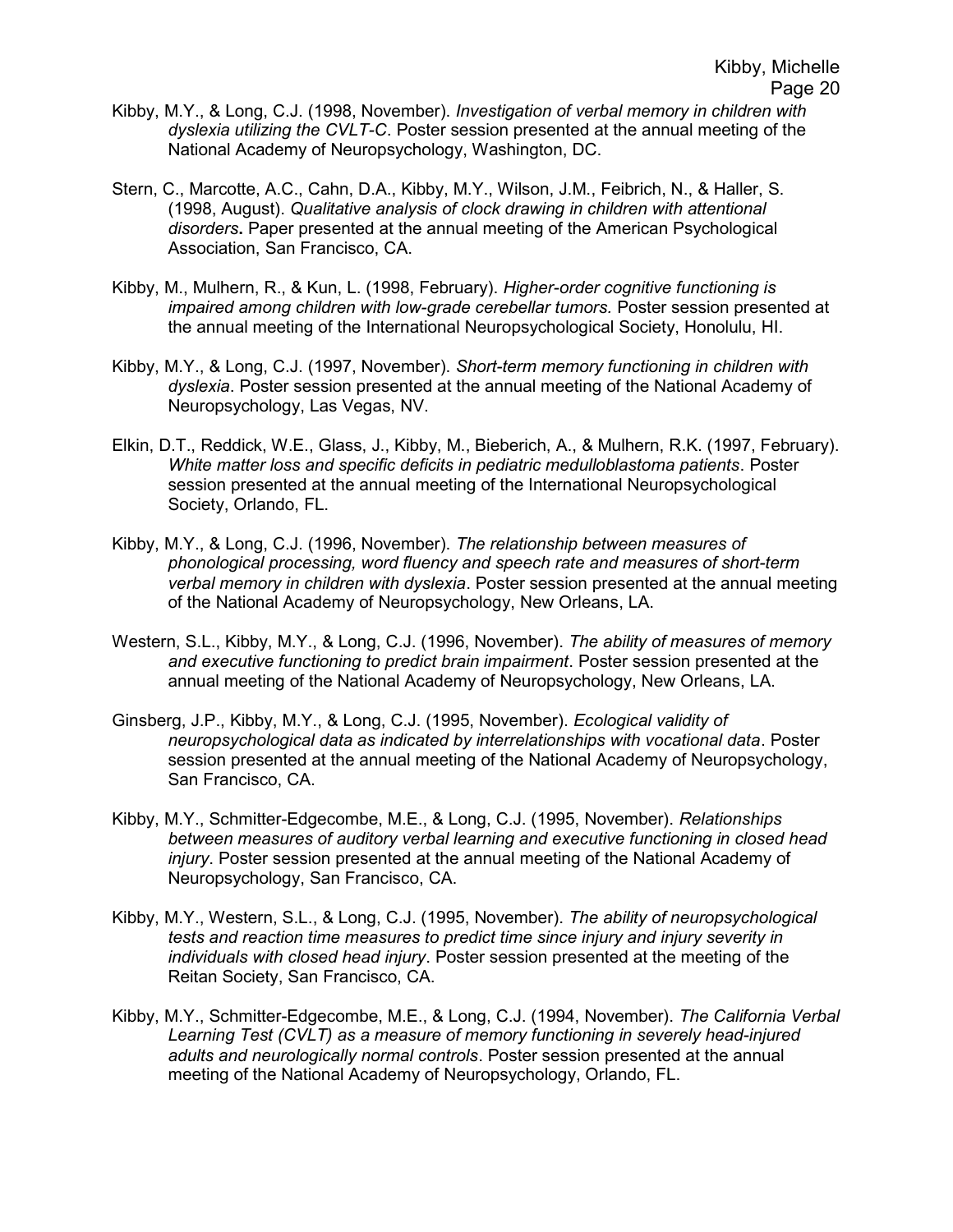- Kibby, M.Y., Schmitter-Edgecombe, M.E., & Long, C.J. (1993, October). The relationship between neuropsychological tests and measures of activities of daily living and work performance. Poster session presented at the annual meeting of the National Academy of Neuropsychology, Phoenix, AZ.
- Schmitter-Edgecombe, M.E., Kibby, M.Y., & Long, C.J. (1993, October). Visual selection following severe closed head injury: Focused and divided attention. Poster session presented at the annual meeting of the National Academy of Neuropsychology, Phoenix, AZ.
- Almli, C.R., Henry, T., Gallagher, R.R., Ruskamp, J.M., & Kibby, M.Y. (1992, March). Upper extremity function of infants with birth palsy. Paper presented at the Annual Conference and Exposition of the American Occupational Therapy Association, Houston, TX.

## OTHER IMPACT

#### Dyslexia Data Consortium

Original contributing member to the Dyslexia Data Consortium. Data from this project has resulted in at least 6 publications to date. This MRI database is available to researchers across the world.

- Eckert, M.A., Vaden, K.I. Jr., Roberts, D.R., Castles, A., & Dyslexia Data Consortium. (2019). A pericallosal lipoma case with evidence of surface dyslexia. Cortex, 117, 414-416.
- Eckert, M.A., Vaden, K.I. Jr., & Gebregziabher, M. & Dyslexia Data Consortium. (2018). Reading profiles in multi-site data with missingness. Frontiers in Psychology, 9, 644.
- Eckert, M.A., Vaden, K.I. Jr, Maxwell, A.B., Cute, S.L., Gebregziabher, M., Berninger, V.W., & Dyslexia Data Consortium. (2017). Common brain structure findings across children with varied reading disability profiles. Scientific Reports, 7:6009, 1-10.
- Eckert, M.A., Berninger, V.W., Hoeft, F., Vaden, K.I. Jr., & Dyslexia Data Consortium. (2016). A case of bilateral perisylvian syndrome with reading disability. Cortex, 76, 121-124.
- Eckert, M.A., Berninger, V.W., Vaden, K.I., Gebregziabher, M., Tsu, L., for Dyslexia Data Consortium. (2016). Gray matter features of reading disability: A combined metaanalytic and direct data analysis approach. eNeuro, 3(1), doi: 10.1523/ENEURO.0103- 15.2015.
- Song, X., Wang, J., Wang, A., Meng, Q., Prescott, C., Tsu, L., Eckert, M.A. (2015). DeID–a data sharing tool for neuroimaging studies. Frontiers in Neuroscience, 9.

#### IQ Assessment

My work on verbal short-term memory was cited by Pearson when justifying the use of the WISC-V Working Memory Index with reading disorders.

- Maccow, G. (April 29, 2015). Advanced Interpretation of the WISC-V. Available in video and pdf formats on Pearson's WISC-V website. https://www.pearsonclinical.com/psychology/products/100000771/wechsler-intelligencescale-for-childrensupsupfifth-edition--wisc-v.html#tab-training
- Wechsler, D. (2014). Wechsler Intelligence Scale for Children-Fifth Edition Technical and Interpretive Manual. Bloomington, MN: PsychCorp/Pearson Clinical Assessment.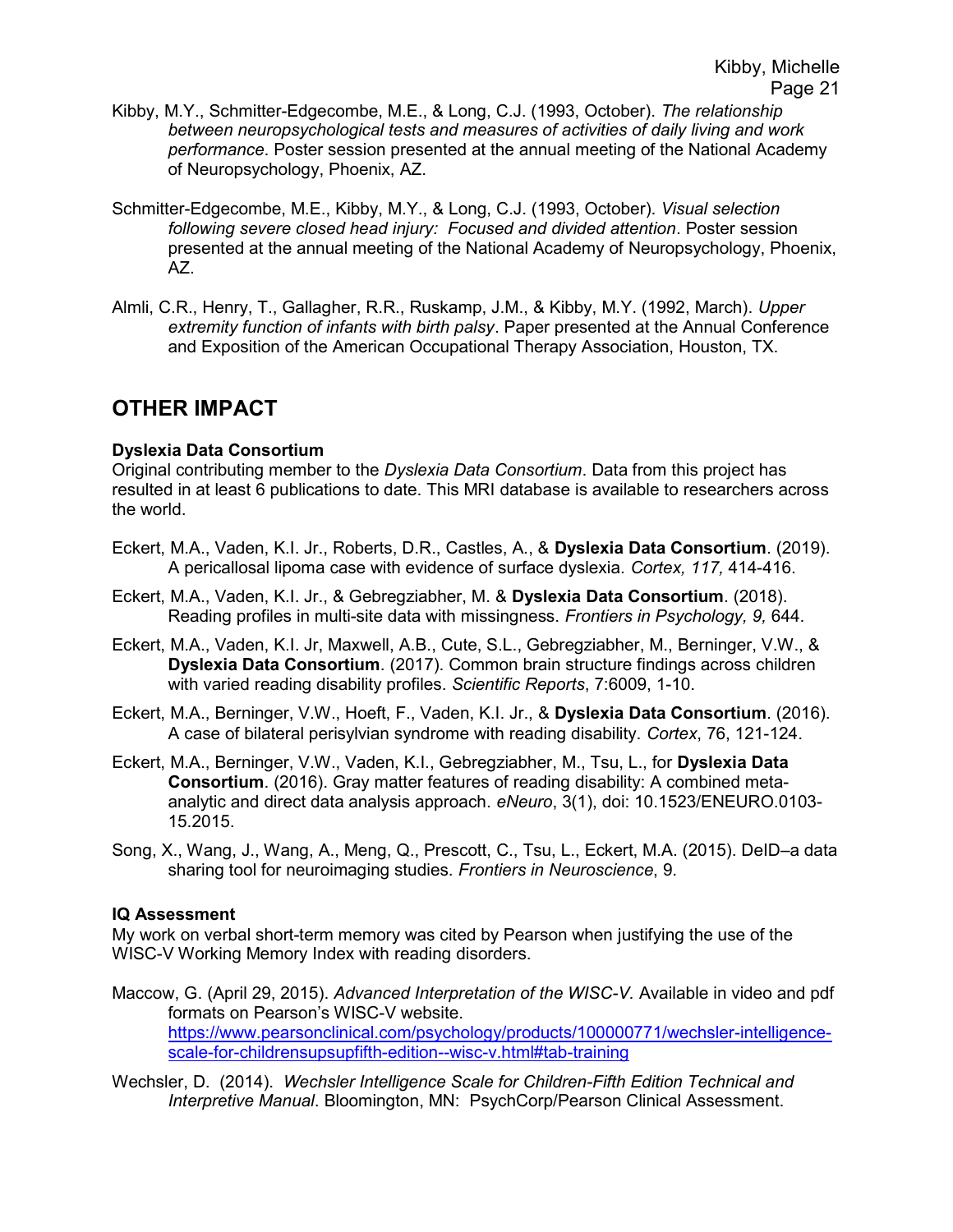## TEACHING INTERESTS

Child and adult clinical neuropsychology, neuropsychological assessment, child psychopathology, psychological assessment, human neuroanatomy, and child development.

# TEACHING EXPERIENCE

| 2004-     | ASSISTANT/ASSOCIATE/FULL PROFESSOR<br>SOUTHERN ILLINOIS UNIVERSITY                                                                                                                                                                                        |
|-----------|-----------------------------------------------------------------------------------------------------------------------------------------------------------------------------------------------------------------------------------------------------------|
| Courses:  | Psychopathology of Childhood, Both Levels<br>Clinical Human Neuroanatomy, Graduate Level<br>Introduction to Neuropsychological Assessment, Graduate Level<br>Psychological Assessment, Graduate Level<br>Practicum in Clinical Psychology, Graduate Level |
| 2001-2004 | <b>ASSISTANT PROFESSOR</b>                                                                                                                                                                                                                                |
| Courses:  | <b>WASHINGTON STATE UNIVERSITY</b><br>Principles of Development, Undergraduate Level<br>Psychological Assessment, Graduate Level<br>Psychological Assessment Practicum, Graduate Level<br>Neuropsychological Assessment, Graduate Level                   |
| 2001      | <b>CO-INSTRUCTOR</b><br>THE UNIVERSITY OF GEORGIA                                                                                                                                                                                                         |
| Course:   | Child Neuropsychology, Graduate Level                                                                                                                                                                                                                     |
| 1996      | <b>INSTRUCTOR</b><br>THE UNIVERSITY OF MEMPHIS                                                                                                                                                                                                            |
| Course:   | Learning and Memory, Undergraduate Level                                                                                                                                                                                                                  |
| 1995-1996 | <b>TRAINING IN TEACHING</b><br>THE UNIVERSITY OF MEMPHIS<br>Participated in a two-semester course on the teaching of psychology.                                                                                                                          |

## PROFESSIONAL SERVICE

| 2020      | <b>GRANT REVIEWER</b><br>NATIONAL INSTITUTES OF HEALTH<br>Reviewed extramural grants in the ERB-G Study Section, ad hoc. |
|-----------|--------------------------------------------------------------------------------------------------------------------------|
| 2017      | <b>GRANT REVIEWER</b><br>NATIONAL INSTITUTES OF HEALTH<br>Reviewed extramural grants in the LCOM Study Section, ad hoc.  |
| 2015-2017 | <b>GRANT REVIEWER</b><br>NATIONAL ACADEMY OF NEUROPSYCHOLOGY                                                             |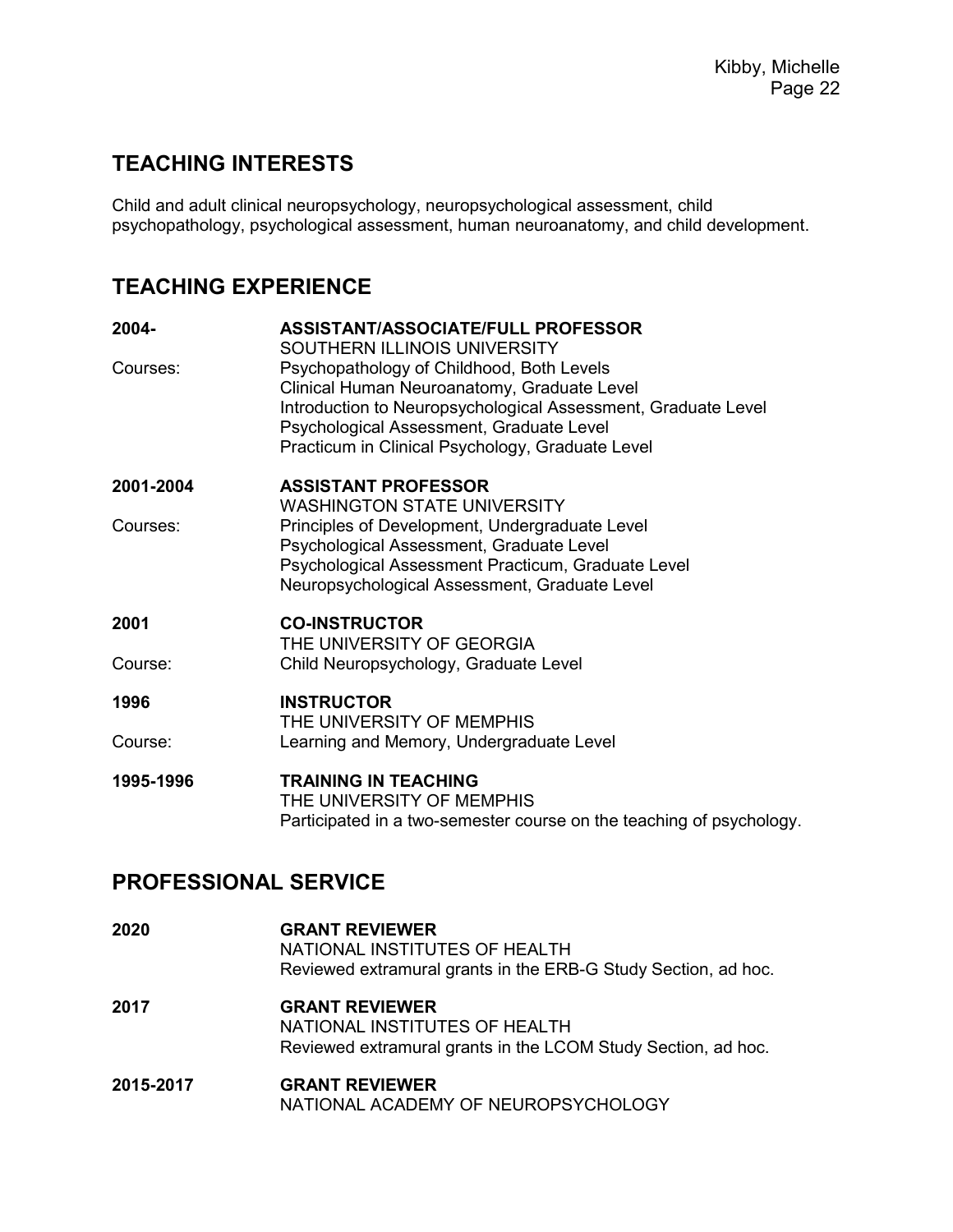Reviewed extramural grant applications to this organization.

2011-2012 GRANT REVIEWER

 ROMANIAN NATIONAL COUNCIL FOR SCIENTIFIC RESEARCH Part of a panel of foreign and domestic experts which reviewed Romanian funded research projects to help enhance research quality.

#### 2010 GRANT REVIEWER

 INSTITUTE FOR MENTAL HEALTH RESEARCH Duties: Reviewed an extramural grant application.

#### 2007 GRANT REVIEWER

 INTERNATIONAL DYSLEXIA ASSOCIATION Duties: Reviewed an extramural grant application.

### 2005-2007 GRANT REVIEWER

 NIH/NIMH Duties: Reviewed B-START applications.

### 2006 MODERATOR

INTERNATIONAL NEUROPSYCHOLOGICAL SOCIETY Duties: Moderated a paper session.

#### 2005 CONFERENCE REVIEWER INTERNATIONAL NEUROPSYCHOLOGICAL SOCIETY Duties: Reviewed poster abstracts to determine suitability.

## UNIVERSITY, COLLEGE AND DEPARTMENTAL/SCHOOL SERVICE

| 2020-            | <b>COLLEGE OPERATING PAPER COMMITTEE</b><br>SOUTHERN ILLINOIS UNIVERSITY-CARBONDALE<br>Committee worked on forming the operating paper for the new College of<br><b>Health and Human Sciences</b>                                                                                                                                                                 |
|------------------|-------------------------------------------------------------------------------------------------------------------------------------------------------------------------------------------------------------------------------------------------------------------------------------------------------------------------------------------------------------------|
| 2020-            | <b>SCHOOL OPERATING PAPER COMMITTEE</b><br>SOUTHERN ILLINOIS UNIVERSITY-CARBONDALE<br>Committee worked on forming the operating paper for the new School of<br><b>Psychological and Behavioral Sciences</b>                                                                                                                                                       |
| 2018-<br>Duties: | <b>FACULTY SENATE</b><br>SOUTHERN ILLINOIS UNIVERSITY-CARBONDALE<br>Chair of Committee on Committees (Summer-Fall, 2018), Co-Chair of<br>Committee on Committees (Summer 2019-Spring 2020), Executive<br>Council (Summer-Fall 2018; Summer 2019-Spring 2020); Re-organization<br>committee (Summer 2018-), Faculty Status and Welfare committee<br>(Summer 2018-) |
| 2019-2020        | <b>ANNUITANTS COMMITTEE</b><br>SOUTHERN ILLINOIS UNIVERSITY-CARBONDALE                                                                                                                                                                                                                                                                                            |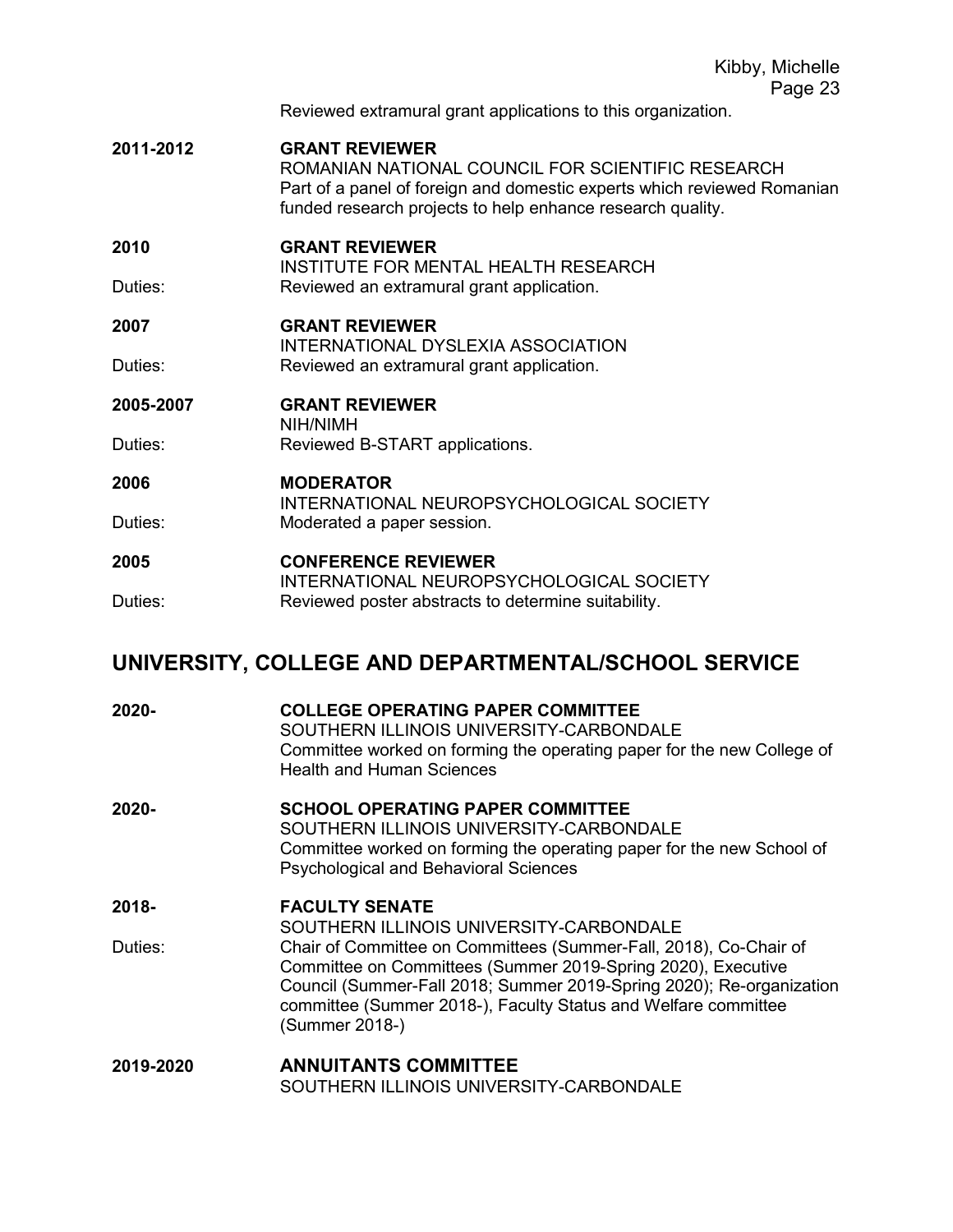|                                    | Kibby, Michelle<br>Page 24                                                                                                                                               |
|------------------------------------|--------------------------------------------------------------------------------------------------------------------------------------------------------------------------|
| Duties:                            | Served as a member of this committee on behalf of Faculty Senate                                                                                                         |
| 2017-2018<br>Duties:               | STAFF EXCELLENCE AWARD SELECTION COMMITTEE<br>SOUTHERN ILLINOIS UNIVERSITY-CARBONDALE                                                                                    |
|                                    | Helped to determine who should receive the award                                                                                                                         |
| 2016-                              | <b>FINANCIAL CONFLICT OF INTEREST COMMITTEE</b><br>SOUTHERN ILLINOIS UNIVERSITY-CARBONDALE                                                                               |
| Duties:                            | Evaluate potential conflicts of interest as they pertain to grants                                                                                                       |
| 2014                               | <b>EARLY CAREER FACULTY EXCELLENCE AWARD COMMITTEE</b><br>SOUTHERN ILLINOIS UNIVERSITY-CARBONDALE                                                                        |
| Duties:                            | Helped to determine who should be awarded the Early Career Faculty<br>Excellence award at the university level                                                           |
| 2011-2012                          | <b>STRATEGIC PLANNING COMMITTEE</b> (planning the direction of SIU-C)<br>SOUTHERN ILLINOIS UNIVERSITY-CARBONDALE                                                         |
| Duties:                            | Served on the Finance and Resources lens                                                                                                                                 |
| 2010-2013                          | <b>FACULTY SENATE</b><br>SOUTHERN ILLINOIS UNIVERSITY-CARBONDALE                                                                                                         |
| Duties:                            | Served on Committee on Committees and Budget                                                                                                                             |
| 2010-2011                          | <b>INTERNAL REVIEW COMMITTEE</b><br>SOUTHERN ILLINOIS UNIVERSITY-CARBONDALE                                                                                              |
| Duties:                            | Member of the program review team for the PhD in Curriculum and<br>Instruction (College of Education)                                                                    |
| 2005-2014,<br>2016-2018<br>Duties: | <b>ADMISSIONS COMMITTEE</b><br>SOUTHERN ILLINOIS UNIVERSITY-CARBONDALE<br>Evaluated graduate student applicants in Psychology to determine<br>suitability for admission. |
| 2005                               | <b>SENSORIMOTOR SYSTEMS AND BEHAVIOR UNIT</b>                                                                                                                            |
| Duties:                            | SOUTHERN ILLINOIS UNIVERSITY-SCHOOL OF MEDICINE<br>Facilitated accurate discussion of cortical mini-cases as part of a class.                                            |
| 2004-2006                          | <b>CLINICAL CENTER RESEARCH COMMITTEE</b><br>SOUTHERN ILLINOIS UNIVERSITY-CARBONDALE                                                                                     |
| Duties:                            | Worked with other Clinical Center faculty to develop research ideas that<br>could be implemented within the Clinical Center.                                             |
| 2004-2007                          | <b>HUMAN SUBJECTS COMMITTEE</b><br>SOUTHERN ILLINOIS UNIVERSITY-CARBONDALE                                                                                               |
| Duties:                            | Served as an alternate member.                                                                                                                                           |
| 2002-2004                          | <b>PROGRAM EVALUATION COMMITTEE</b><br><b>WASHINGTON STATE UNIVERSITY</b>                                                                                                |
| Duties:                            | Evaluated undergraduate satisfaction with Psychology. Developed a<br>certificate program focused upon atypical child development.                                        |
| 2001-2002                          | <b>RECRUITMENT AND RETENTION COMMITTEE</b>                                                                                                                               |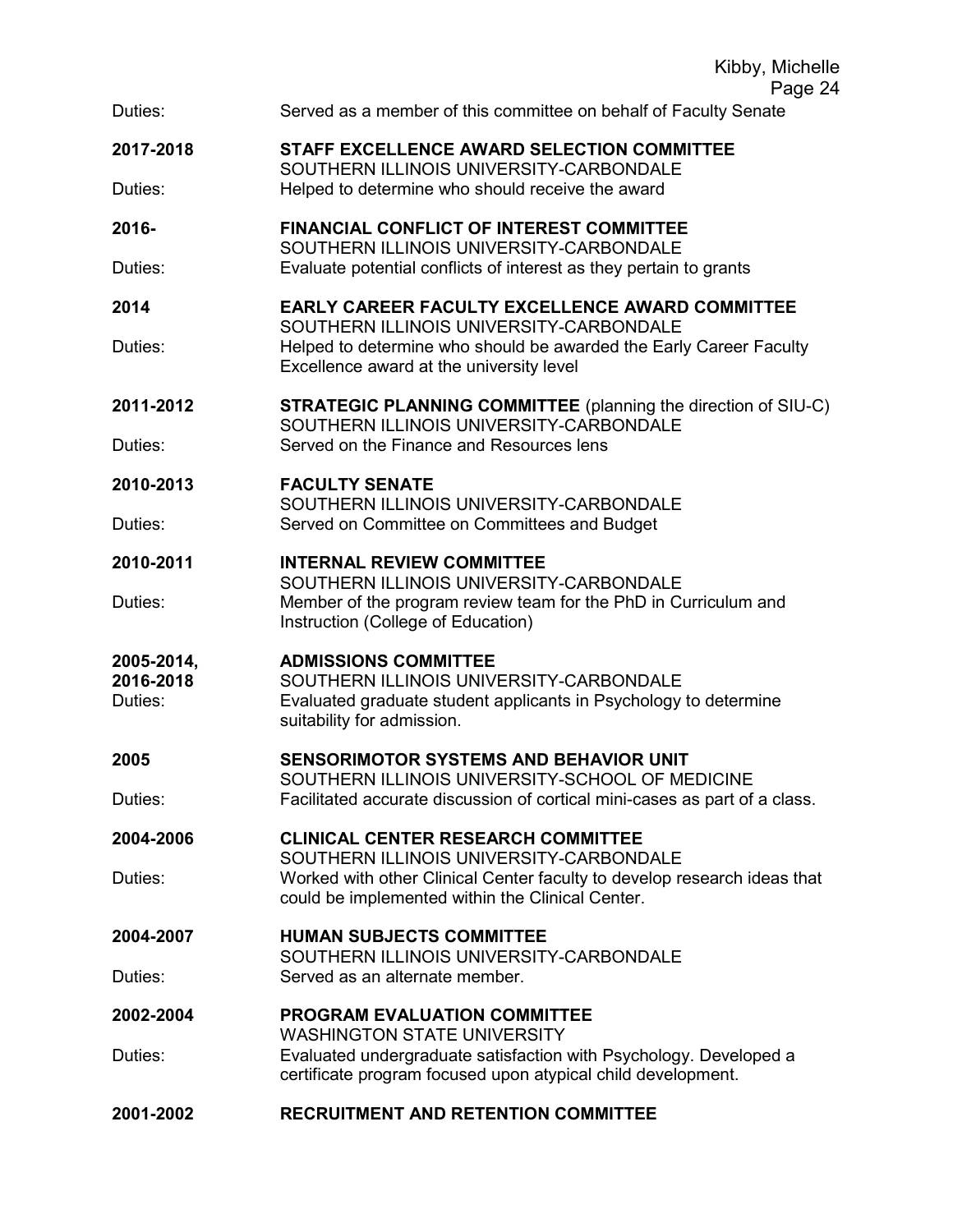WASHINGTON STATE UNIVERSITY Duties: Facilitated recruitment and retention of psychology majors

## PROFESSIONAL AFFILIATIONS

American Psychological Association Cognitive Neuroscience Society National Academy of Neuropsychology Society for Research in Child Development

### DISSERTATIONS CHAIRED

In progress: Maria Stacy, Jennifer Schlak, Zsofia Imre

- Audreyana Jagger-Rickels. (2019). The Organization of Functional and Effective Connectivity of Resting-State Brain Networks in Adolescents with and without Neurodevelopmental and/or Internalizing Disorders.
- Sarah Vadnais. (2018). Executive Functioning as a Predictor of College Student Writing Ability.
- Alana Curewitz. (2017). A Dimensional Approach to Assessing Aspects of Attention among Children with and without Symptoms of Attention-Deficit/Hyperactivity Disorder and/or Anxiety.
- Sarah Dyer. (2017). Inhibitory Control and its Relation to Personality/Temperament, Executive Function, and the Brain.
- Samuel Larson. (2017). The Assessment of Malingering by Proxy in the Diagnosis of Attention-Deficit/Hyperactivity Disorder (ADHD) with the Conners-3.
- Sylvia Lee. (2014). A behavioral and neural study of working memory training on third-grade students' performance on curriculum-based measurements of reading fluency and highstakes reading exam questions.
- Prama Chakravarti. (2012). Testing Inattention as a Predictor of Graphomotor and Cognitive Processing Speed in Unmedicated, Young Adults when Depression and Working Memory are Controlled.
- Andrew Molnar. (2012). Relations between Factors of Intelligence and Multiple Components of Executive Functioning in an Undergraduate Sample.
- Glenn Mesman. (2010). Poor Reading Ability as a Risk Factor for Alcohol Use in Collge **Students**

### DISSERTATION COMMITTEE MEMBER

In progress Emily Bartholomay, Ruchi Brahmachari, Dani Chambers, Matthew Jamnick 2020 Matthew Ruehle, Yee Pin Tio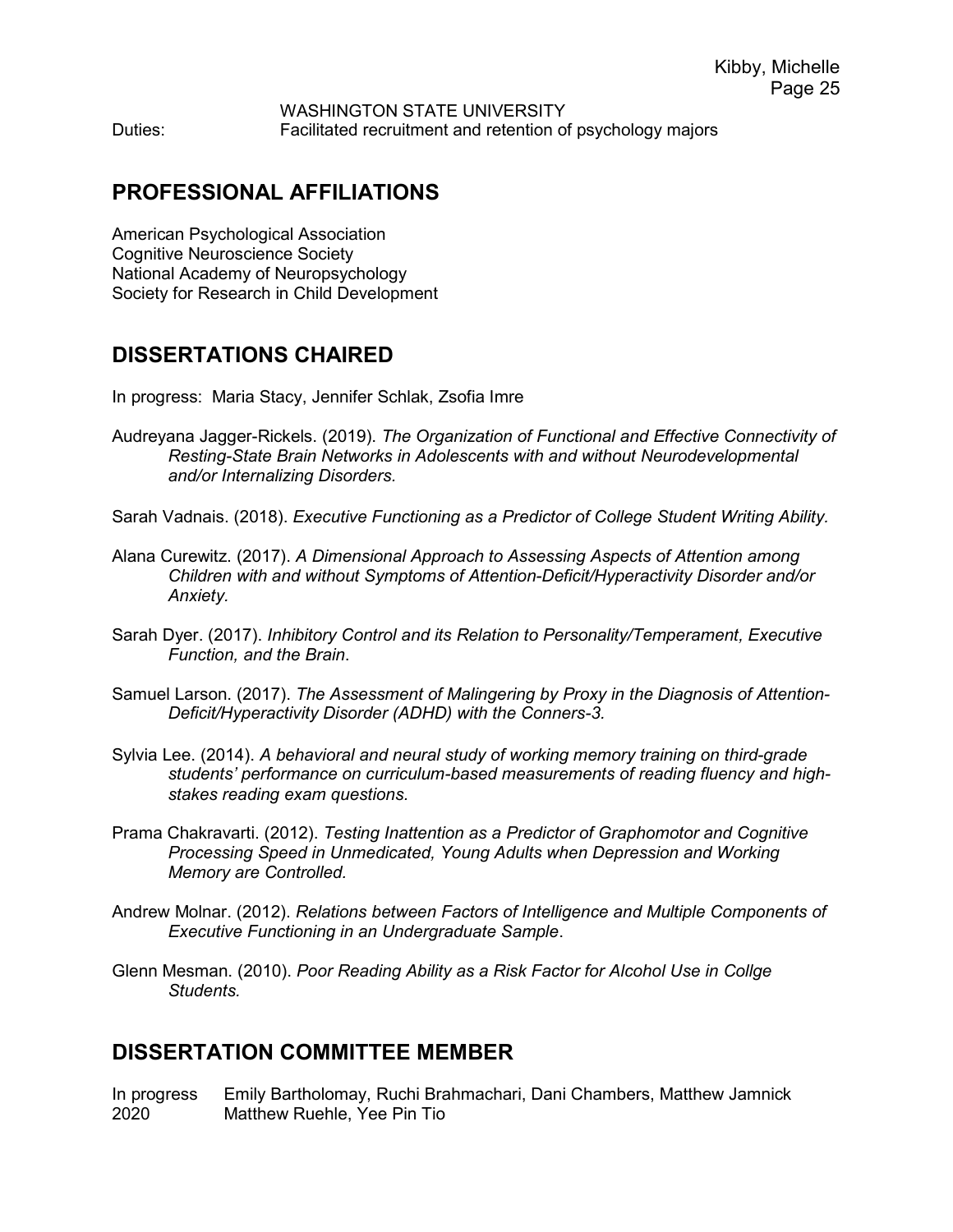| 2019 | <b>Gabriel Casher</b>                         |
|------|-----------------------------------------------|
| 2016 | Jordan Constance                              |
| 2015 | Jian Zhu                                      |
| 2014 | Jackie Klaver, Tatyana Shchupak, Gus Diggs    |
| 2010 | Pamela Perschler                              |
| 2009 | Jonathan Hammersley                           |
| 2008 | Erin Zerth                                    |
| 2007 | Roberto Limongi, Jessica Martin, Steven Neese |
| 2004 | Naomi Chaytor (WSU), Heather Nissley (WSU)    |

## MASTER'S THESES CHAIRED

In progress: Lauren Bandel, Emily Caminiti, Genni Newsham, Sarah Pieciak

- Zsofia Imre. (2019). The relationship between Executive Functions and Reading Comprehension in Children with Attention-Deficit/Hyperactivity Disorder.
- Jennifer Schlak. (2019). The Caudate Nucleus and Executive Functioning in Children with Attention-Deficit/Hyperactivity Disorder and/or Reading Disorder.
- Hannah Travis. (2019). The Relationship between Fusiform Volume and Orthographic Processing.
- Maria Stacy. (2017). Working Memory Performance and the Middle Frontal Gyrus in Children with Reading Disability and/or Attention-Deficit/Hyperactivity Disorder.
- Gabriel Casher. (2015). The Big Five and ADHD: An Investigation of Subtypes and Emotional Regulation.
- Audreyana Jagger. (2015). Default Mode Network (DMN) and Central Executive Network (CEN) Resting State Connectivity and Their Relationship to Hot and Cool Executive Functions in a Mixed Clinical Group.
- Sarah Vadnais. (2014). Processing Speed and its Predictors in ADHD.
- Jordan Constance. (2013). An Examination of Memory in Children with Inattention, Hyperactivity, and Depressive Symptoms.
- Sam Larson. (2013). An Examination of Proactive and Retroactive Interference in Children with Attention-Deficit/Hyperactivity Disorder.
- Sylvia Lee. (2011). An Investigation of the Hippocampus as a Possible Neural Substrate of Short-term and Working Memory in ADHD and Dyslexia.
- Jackie Klaver. (2011). Anatomical Correlates of Executive Functioning in Children with Attention-Deficit/Hyperactivity Disorder and Developmental Dyslexia.
- Andrew Molnar. (2008). Convergent and Divergent Executive Functioning Skills in School-age Children with ADHD or Dyslexia.

Ruchi Brahmachari. (2008). The Role of the Insula in Dyslexia: A Structural MRI Approach.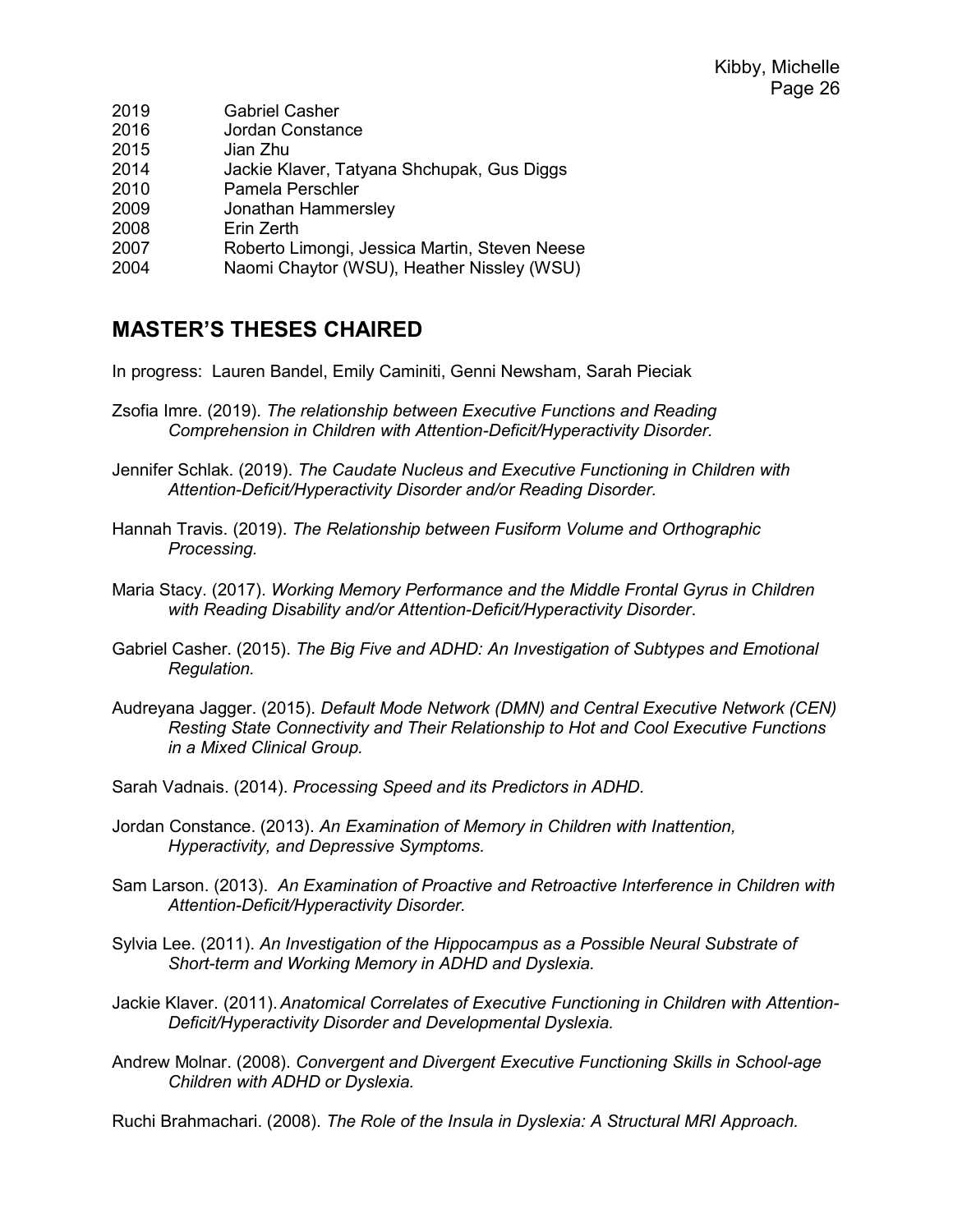- Angela LaMacchia. (2007). Dyslexia and the Cerebellar Deficit Hypothesis: A Structural MRI Approach.
- Jill Fancher. (2004; WSU). The Morphological Pattern of the Angular Gyrus and Developmental Dyslexia.
- Angie Naillon. (2004; WSU). The Relationship between Self-esteem and Cognitive Deficits in School Age Children.

### MASTER'S THESIS COMMITTEE MEMBER

- In progress Matt Gunn
- 2020 Emily Pali
- 2018 Matthew Jamnick
- 2011 Matthew Picchietti
- 2010 Erin Koch
- 2008 Pamela Perschler
- 2006 Abigail Johnson

## UNDERGRADUATE HONOR'S THESES SUPERVISED

- 2019 Kathleen Czyzewski
- 2018 Emily Mahler
- 2017 Tali Gleiser
- 2016 Alia Fleming
- 2014 Alexx Mann, Rachel Swiatek, Nicole Villarreal
- 2010 Kelly Talbert/Moore
- 2007 Amy Davis
- 2004 Mariette Boyce (WSU)
- 2003 Hillery Krebs (WSU), Alissa Lewandowski (WSU)

### GRADUATE STUDENT RESEARCH SUPERVISION

- 2019- Lauren Bandel
- 2019- Sarah Pieciak
- 2018- Genni Newsham
- 2017- Emily Caminiti
- 2017- Zsofia Imre
- 2016- Jennifer Schlak
- 2015- Hannah Travis
- 2014-2020 Maria Stacy
- 2013-2016 Gabe Casher
- 2013- 2019 Audreyana Jagger
- 2012-2017 Alana Curewitz
- 2012-2013 EiEi Hlaing
- 2012-2018 Sarah Vadnais
- 2012 Martin Price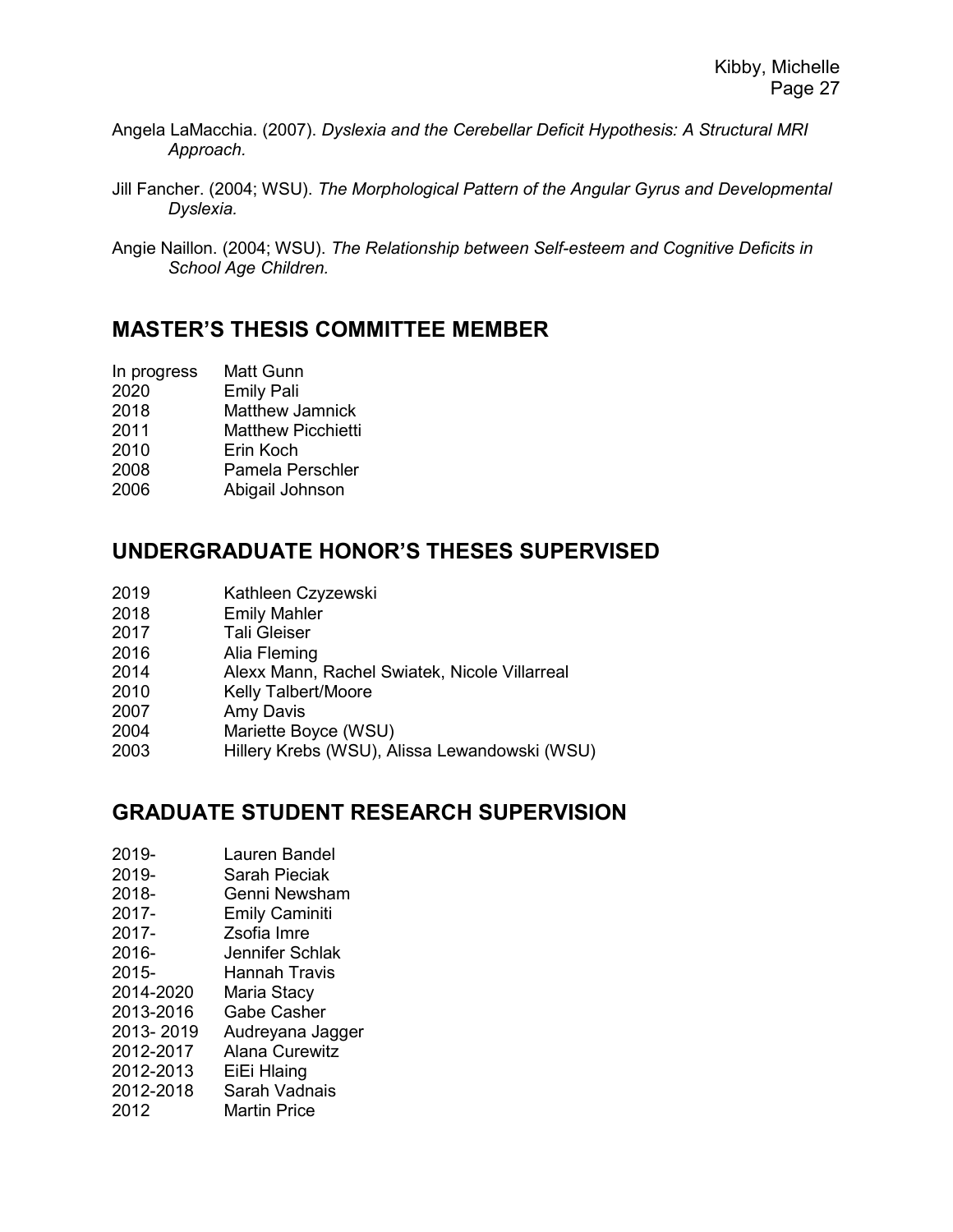| Jordan Constance        |
|-------------------------|
| Sarah Dyer              |
| <b>Samuel Larson</b>    |
| Sylvia Lee              |
| Jackie Klaver           |
| Alicia Swan             |
| Prama Chakravarti       |
| <b>Steven Lancaster</b> |
| <b>Andrew Molnar</b>    |
| Ruchi Brahmachari       |
| Glenn Mesman            |
| <b>Stacy Braun</b>      |
| Abigail Johnson         |
| Angela Lamacchia        |
| Jill Fancher            |
| Angie Naillon           |
| Shital Pavawalla        |
|                         |

### GRADUATE STUDENTS WHO RECEIVED TRAINING IN NEUROPSYCHOLOGICAL ASSESSMENT IN MY LAB, INCLUDING TEST ADMINISTRATION AND SCORING, CASE CONCEPTUALIZATION AND REPORT WRITING

Megan Aiello, Rashida Barner, Kristin Bell, Jared Bernard, Kyle Bersted, Morgan Bobo, Ruchi Brahmachari, Stacy Braun, Allison Burke, Prama Chakravarti, Jordan Constance, Alana Curewitz, Ryan Coppens, Allison Digianantonio (Burke), Sarah Dyer, Sufna Gheyara, Laura Graves, April Hall, Kayla Hand, Kenna Bolton Holz, Danielle Jack-James, Abigail Johnson, Jackie Klaver, Megan Kloep, Laura Kise, Erin Koch, Samuel Kramer, Angela Lamacchia, Steven Lancaster, Samuel Larson, Clare Lewandowski, Sarah Long, Jennifer Lovell, Glenn Mesman, Andrew Molnar, Amanda Palo, Jessica Roberts, Sherri Robertson, Kimmy Stevens, Sarah Vadnais, Randy Whittles, Chauntel Wiggins, Kristin Wiggs, Sara Wonderlich

## UNDERGRADUATE RESEARCH SUPERVISION

Lulu Abou-Jabal, Luan Alves, Shanna Arceo, Alisha Blackstone, Emma Boyer, Ashley Brenner, Andrew Bryant, Lisa Budslick, Nora Bunford, Abby Burnam, Aaron Carstens, Kyle Clark, Markita Coles, Joseph Cooley, Kathleen Czyzewski, Amy Davis, Breonna Davis, Lkenya Dalcour, Stephanie Dew, Meadow Drollinger, Yossett Droz, Nisa Fareeha W. Fauzi, Alia Fleming, Melissa Ginder, Tali Gleiser, Michelle Glover, Brittany Gray, Richard Grosse, Chanell Hale, April Hall, Jennifer Hall, Amanda Herring, Emily Hopson, Jasmine Jackson, Abriana Jones, Dena Kime, LKenya Lacour, Sarah Ladue, Alexis Lane, Jordan Larson, Lenise Lee, Megan Lehmann, Annmarie Lyons, Alexx Mann, Emily Marler, Lindsay Martin, Nur Aimi Mazla, Laura Meyer, Alyssa Meyers, Bailey Morgan, Cailin Moran, Bryony Mueller, Ansley Murphy, Ashley Naguit, Alicia Olechowski, Crystal Palacios, Caryn Paolini, Stephanie Paris, Martin Price, Abigail Ramsey, Ashley Roberts, Rachel Robinson, Elizabeth Rosario, Madysen Sheen, Kristin Spiegel, Lynn Spotts, Kelly Talbert/Moore, Rachel Swiatek, Penny Smith, Yee Pin Tio, Lacinda Trusty, Nicole Villarreal, Bryce Webster, Katie Wessels, Thomas Wukitsch, Nur Istianah binti Zaid, Jacqueline Zarcone Enzbigilis, Bona Zhang, Rebecca Zilkowski